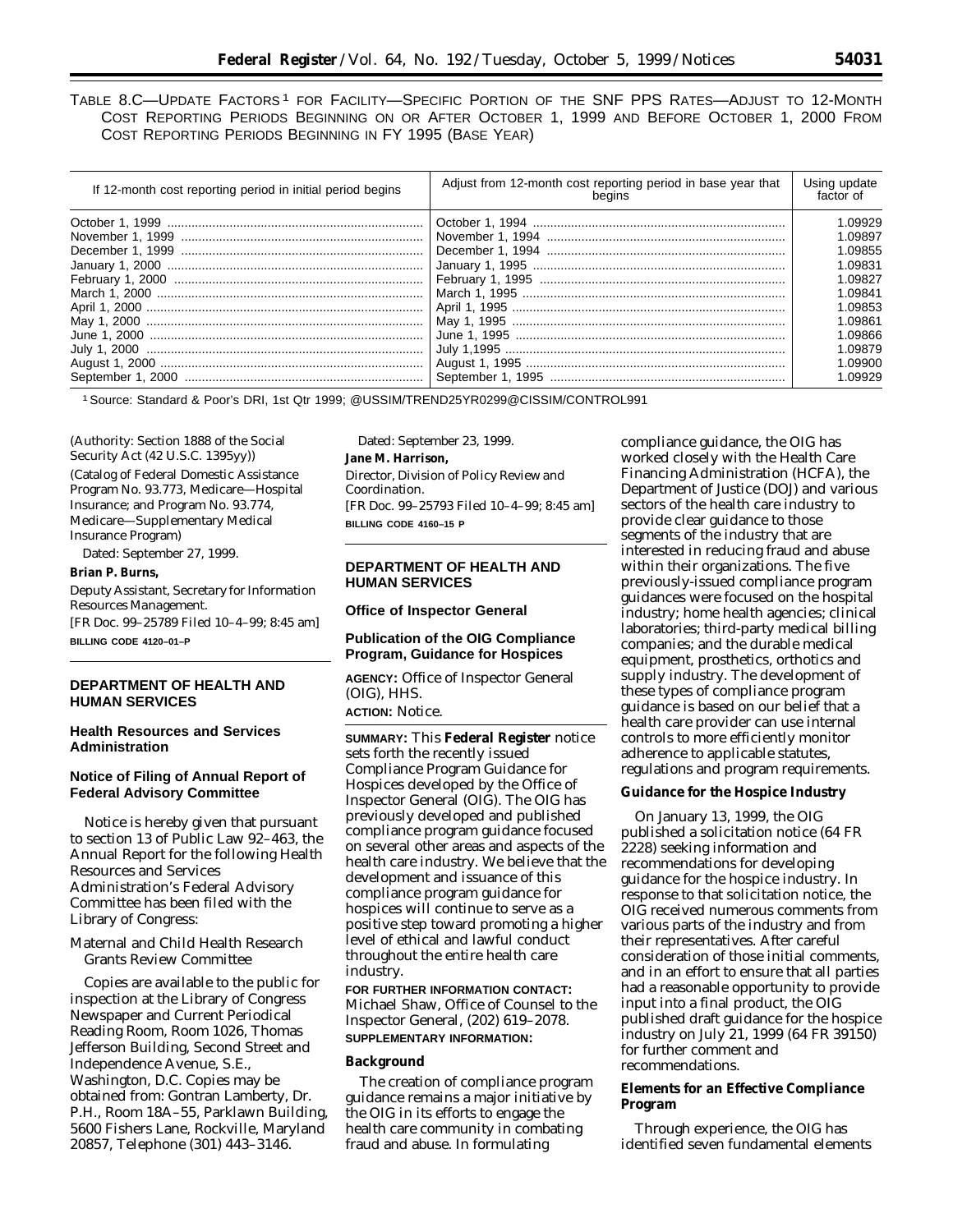to an effective compliance program. They are:

• implementing written policies, procedures and standards of conduct;

• designating a compliance officer and compliance committee;

• conducting effective training and education;

• developing effective lines of communication;

• enforcing standards through wellpublicized disciplinary guidelines;

• conducting internal monitoring and auditing; and

• responding promptly to detected offenses and developing corrective action.

Through application of these seven basic elements, the OIG is offering specific compliance measures that may be implemented in hospice industry operations in an effort to curtail or eliminate fraud and abuse. As with previously-issued OIG compliance guidances, adoption of the Compliance Program Guidance for Hospices set forth below will be strictly voluntary.

A reprint of this newly-issued compliance program guidance follows:

### **Office of Inspector General's Compliance Program Guidance for Hospices (September 1999)**

#### **I. Introduction**

The Office of Inspector General (OIG) of the Department of Health and Human Services (HHS) continues to promote voluntarily developed and implemented compliance programs for the health care industry. The following compliance program guidance is intended to assist hospices  $\frac{1}{1}$  and their agents and subproviders (referred to collectively in this document as ''hospices'') develop effective internal controls that promote adherence to applicable Federal and State law, and the program requirements of Federal, State, and private health plans. The adoption and implementation of voluntary compliance programs significantly advance the prevention of fraud, abuse and waste in these health care plans while at the same time further the fundamental mission of all hospices, which is to provide palliative care<sup>2</sup> to patients.

Within this document, the OIG first provides its general views on the value and fundamental principles of hospice compliance programs, and then provides the specific elements that each hospice should consider when developing and implementing an effective compliance program. While this document presents basic procedural and structural guidance for designing a compliance program, it is not in itself a compliance program. Rather, it is a set of guidelines to be considered by a hospice interested in implementing a compliance program.

The OIG recognizes the sizedifferential that exists between operations of the different hospices and organizations that compose the hospice industry. Appropriately, this guidance is pertinent for all hospices, whether for-profit, non-profit, provider-based, independent, community-based, volunteer-based, large, small, urban or rural. The applicability of the recommendations and guidelines provided in this document depends on the circumstances of each particular hospice. However, regardless of a hospice's size and structure, the OIG believes that every hospice can and should strive to accomplish the objectives and principles underlying all of the compliance policies and procedures recommended within this guidance.

Fundamentally, compliance efforts are designed to establish a culture within a hospice that promotes prevention, detection, and resolution of instances of conduct that do not conform to Federal and State law, and Federal, State and private payor health care program requirements, as well as the hospice's business policies. In practice, the compliance program should effectively articulate and demonstrate the organization's commitment to ethical conduct. Compliance programs guide a hospice's governing body (*e.g.,* board of directors or trustees), chief executive officer (CEO), managers, physicians, clinicians, billing personnel, and other employees in the efficient management and operation of a hospice. Eventually, a compliance program should become part of the fabric of routine hospice operations.

It is incumbent upon a hospice's corporate officers and managers to provide ethical leadership to the organization and to assure that adequate systems are in place to facilitate ethical and legal conduct. Employees, managers and the Government will focus on the

words and actions of a hospice's leadership as a measure of the organization's commitment to compliance. Indeed, many hospices have adopted mission statements articulating their commitment to high ethical standards. A formal compliance program, as an additional element in this process, offers a hospice a further concrete method that may improve the appropriateness and quality of care and reduce waste. Compliance programs also provide a central coordinating mechanism for furnishing and disseminating information and guidance on applicable Federal and State statutes, regulations and other requirements.

Implementing an effective compliance program requires a substantial commitment of time, energy and resources by senior management and the hospice's governing body.3 Superficial programs that simply purport to comply with the elements discussed and described in this guidance or programs that are hastily constructed and implemented without appropriate ongoing monitoring will likely be ineffective and could expose the hospice to greater liability than no program at all. While it may require significant additional resources or reallocation of existing resources to implement an effective compliance program, the OIG believes that the long term benefits of implementing the program outweigh the costs.4

#### *A. Benefits of Compliance Plan*

The OIG believes an effective compliance program provides a mechanism that brings the public and private sectors together to reach mutual goals of reducing fraud and abuse, strengthening operational quality, improving the quality of health care services and reducing the cost of health care. Attaining these goals provides positive results to hospices, the Government, and individual citizens alike. In addition to fulfilling its legal duty to ensure that it is not submitting false or inaccurate claims to Government and private payors, a hospice may gain numerous additional

<sup>&</sup>lt;sup>1</sup>The term "hospice" is applied in this document as the term ''hospice program'' is defined in 42 U.S.C. 1395x(dd).

<sup>2</sup> Palliative care is an intensive program of care that focuses on the relief of pain and suffering associated with a terminal illness. Through this emphasis on palliative rather than curative services, individuals have a choice whenever conventional approaches for medical treatment may no longer be appropriate. Hospice addresses the needs of terminally ill individuals by including the patient and family, specially trained volunteers, caregivers from the community, and representatives from

medicine, nursing, social work and spiritual counseling in the caregiving team.

<sup>3</sup> Recent case law suggests that the failure of a corporate director to attempt in good faith to institute a compliance program in certain situations may be a breach of a director's fiduciary obligation. *See, e.g., In re Caremark International Inc. Derivative Litigation,* 698 A.2d 959 (Ct. Chanc. Del. 1996).

<sup>4</sup> The conclusion of a recent report by the United States General Accounting Office (GAO) to Congress stated that ''despite the investment of time and resources that compliance programs entail, many hospitals believe the benefits of these programs . . . outweigh their costs . . . and providers themselves believe that complance programs can reduce improper Mecicare payments.'' *See* GAO report GAO/HEHS–99–59 (April 1999).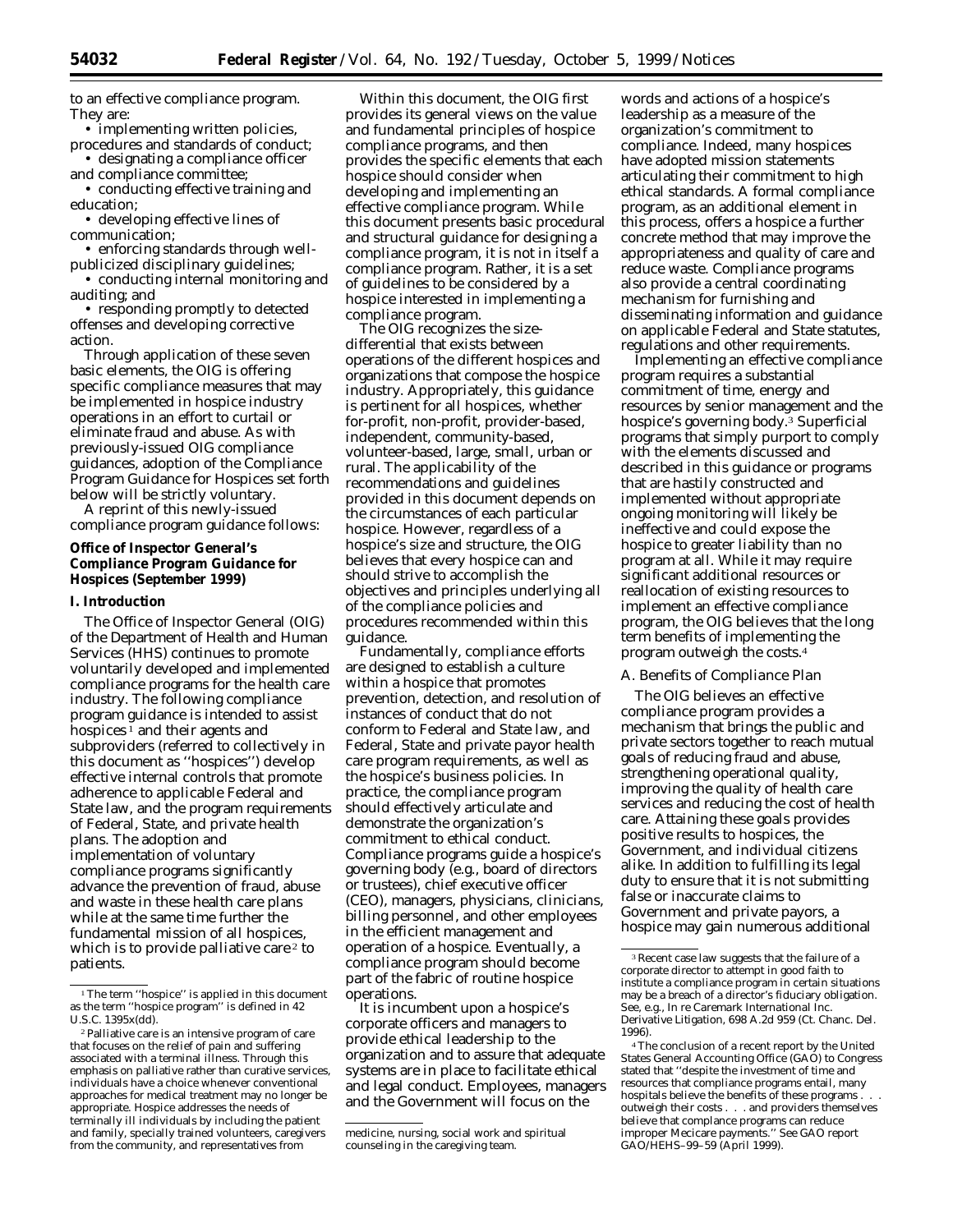benefits by voluntarily implementing an effective compliance program. These benefits may include the ability to:

• formulate effective controls to assure compliance with Federal and State statutes, rules and regulations, and Federal, State and private payor health care program requirements and internal guidelines;

• concretely demonstrate to employees and the community at large the hospice's strong commitment to honest and responsible provider and corporate conduct;

• identify and prevent illegal and unethical conduct;

• improve internal communication; • more quickly and accurately react to employees' operational compliance concerns and target resources to address those concerns;

• improve the quality, efficiency, and consistency of patient care;

• create a centralized source for distributing information on health care statutes, regulations, and other program directives regarding fraud, waste and abuse, and related issues;

• formulate a methodology that encourages employees to report potential problems;

• develop procedures that allow the prompt, thorough investigation of alleged misconduct by corporate officers, managers, employees, independent contractors, consultants, volunteers, physicians, nurses and other health care professionals;

• initiate immediate, appropriate, and decisive corrective action; and

• minimize, through early detection and reporting, the loss to the Government from false claims, and thereby reduce the hospice's exposure to civil damages and penalties, criminal sanctions and administrative remedies, such as program exclusion.<sup>5</sup>

Overall, the OIG believes that an effective compliance program is a sound investment on the part of a hospice.

The OIG recognizes that the implementation of a compliance program may not entirely eliminate fraud, abuse and waste from the hospice system. However, a sincere effort by hospices to comply with applicable Federal and State standards, as well as

the requirements of private health care programs, through the establishment of an effective compliance program, significantly reduces the risk of unlawful or improper conduct.

# *B. Application of Compliance Program Guidance*

Given the diversity within the industry, there is no single ''best'' hospice compliance program. The OIG understands the variances and complexities within the hospice industry and is sensitive to the differences among large national and regional multi-hospice organizations, small independent hospices and other types of hospice organizations and systems. However, elements of this guidance can be used by all hospices, regardless of size, location, or corporate structure, to establish an effective compliance program. Similarly, a hospital or corporation that owns a hospice or provides hospice services may incorporate these elements into its system-wide compliance or managerial structure. We recognize that some hospices may not be able to adopt certain elements to the same comprehensive degree that others with more extensive resources may achieve. This guidance represents the OIG's suggestions on how a hospice can best establish internal controls and monitoring to correct and prevent fraudulent activities. By no means should the contents of this guidance be viewed as an exclusive discussion of the advisable elements of a compliance program. On the contrary, the OIG strongly encourages a hospice to develop and implement compliance elements that uniquely address its own particular risk areas.

The OIG believes that input and support by the individuals and organizations that will use the tools set forth in this document are critical to the development and success of this compliance program guidance. In a continuing effort to collaborate closely with the private sector, the OIG placed a notice in the **Federal Register**  soliciting recommendations and suggestions on what should be included in this Compliance Program Guidance, and then published draft Compliance Program Guidance for Hospices in the **Federal Register** for public comment.6 Further, we took into consideration previous OIG publications, such as Special Fraud Alerts, the recent findings and recommendations in reports issued by OIG's Office of Audit Services and Office of Evaluation and Inspections, as well as the experience of past and recent fraud investigations related to hospices conducted by OIG's Office of Investigations and the Department of Justice. As appropriate, this guidance may be modified and expanded as more information and knowledge is obtained by the OIG, and as changes in the law, rules, policies and procedures of the Federal, State and private health plans occur.

The OIG recognizes that the development and implementation of compliance programs in hospices often raise sensitive and complex legal and managerial issues.7 However, the OIG wishes to offer what it believes is critical guidance for providers who are sincerely attempting to comply with the relevant health care statutes and regulations.

### **II. Compliance Program Elements**

The elements proposed by these guidelines are similar to those of other compliance program guidances 8 and the OIG's corporate integrity agreements.9 The elements represent a guide that can be tailored to fit the needs and financial realities of a particular hospice. The OIG is cognizant that, with regard to compliance programs, one model is not suitable to every hospice.

The OIG believes that every effective compliance program must begin with a formal commitment 10 by the hospice's governing body to include all of the applicable elements listed below. These elements are based on the seven steps of the Federal Sentencing Guidelines.11

8 *See* 63 FR 70138 (December 18, 1998) for the Compliance Program Guidance for Third Party Medical Billing Companies; 63 FR 42410 (August 7, 1998) for the Compliance Program Guidance for Home Health Agencies; 63 FR 45076 (August 24, 1998) for the Compliance Program Guidance for Clinical Laboratories, as revised; 63 FR 8987 (1998) for the Compliance Program Guidance for Hospitals. These documents are also located on the Internet at http://www.dhhs.gov/progorg/oig.

9 Corporate integrity agreements are executed as part of a civil settlement between the health care provider and the Government to resolve a case based on allegations of health care fraud or abuse. These OIG-imposed programs are in effect for a period of three to five years and require many of the elements included in this compliance program guidance.

 $^{10}E.g.,$  a resolution by the board of directors, owner(s) or president, where applicable, and the allocation of adequate resources to ensure that each of the elements is addressed.

11 *See* United States Sentencing Commission Guidelines, *Guidelines Manual,* 8A1.2, Application Note 3(k). The Federal Sentencing Guidelines are detailed policies and practices for the Federal Continued

 $^{\mathrm{s}}$  The OIG, for example, will consider the existence of an *effective* compliance program that pre-dated any governmental investigation when addressing the appropriateness of administrative sanctions. *See* 62 FR 67392 (December 24, 1997). The burden is on the provider to demonstrate the operational effectiveness of a compliance program. Further, the False Claims Act, 31 U.S.C. 3729-3733, provides that a person who has violated the Act, but who voluntarily discloses the violation to the Government, in certain circumstances will be subject to not less than double, as opposed to treble, damages. *See* 31 U.S.C. 3729(a).

<sup>6</sup> *See* 64 FR 2228 (January 13, 1999), Notice for Solicitation of Information and Recommendations for Developing OIG Compliance Program Guidance for the Hospice Industry; 64 FR 39150 (July 21, 1999), Draft Compliance Program Guidance for Hospices.

<sup>7</sup> Nothing stated within this document should be substituted for, or used in lieu of, competent legal advice from counsel.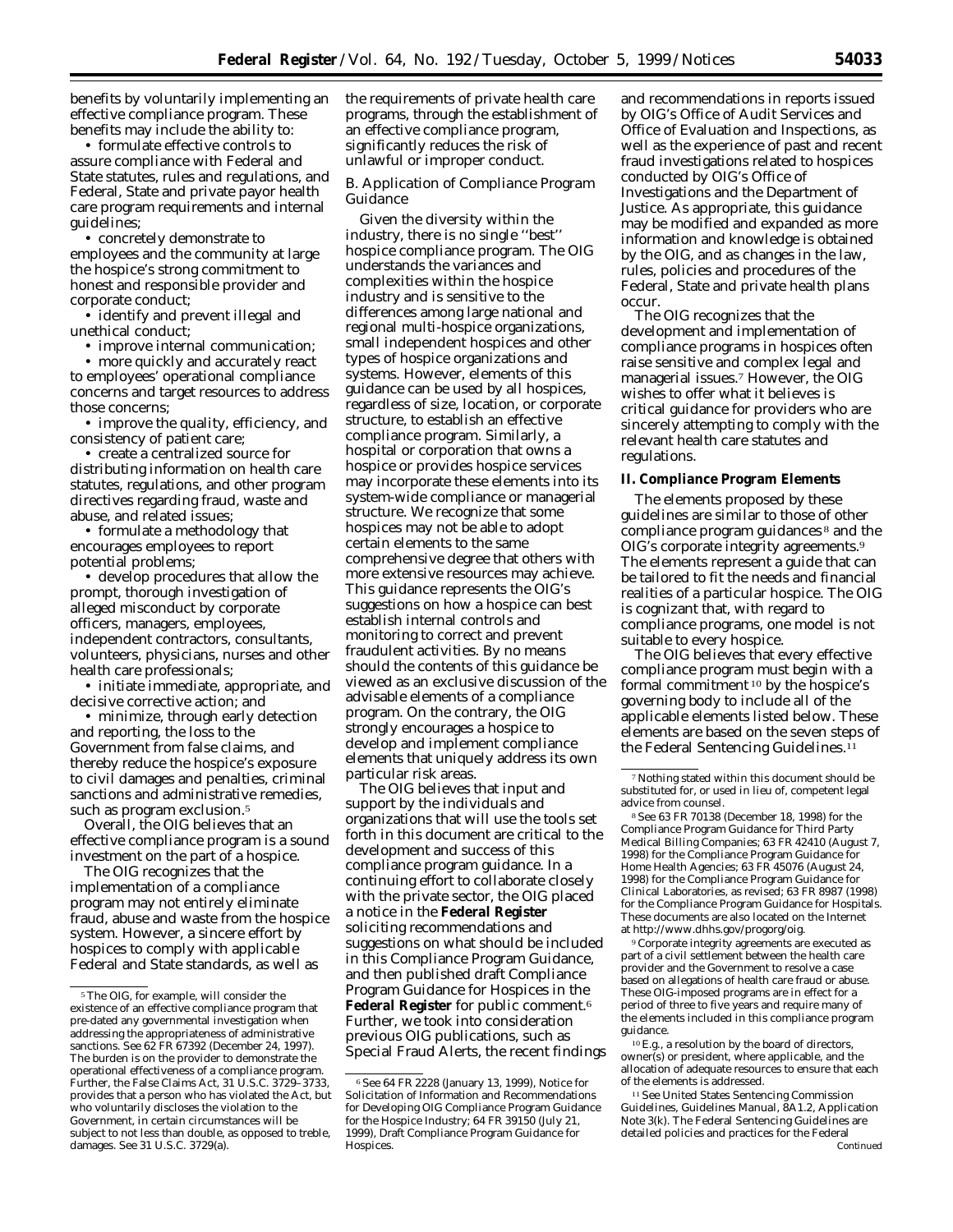Further, we believe that every hospice can implement most of our recommended elements that expand upon these seven steps. We recognize that full implementation of all elements may not be immediately feasible for all hospices. However, as a first step, a good faith and meaningful commitment on the part of the hospice administration, especially the governing body and the CEO, will substantially contribute to a program's successful implementation. As the compliance program is implemented, that commitment should cascade down through the management of the hospice to every employee at all levels in the organization.

At a minimum, comprehensive compliance programs should include the following seven elements:

(1) The development and distribution of written standards of conduct, as well as written policies and procedures, which promote the hospice's commitment to compliance and address specific areas of potential fraud, such as assessment of Medicare eligibility, quality assurance and financial relationships with nursing facilities and other health care professionals and entities;

(2) The designation of a compliance officer and other appropriate bodies, *e.g.,* a corporate compliance committee, charged with the responsibility for operating and monitoring the compliance program, and who report directly to the CEO and the governing body;12

(3) The development and implementation of regular, effective education and training programs for all affected employees;

(4) The creation and maintenance of a process, such as a hotline or other reporting system, to receive complaints and ensure effective lines of communication between the compliance officer and all employees, and the adoption of procedures to protect the anonymity of complainants and to protect whistleblowers from retaliation;

(5) The use of audits and/or other evaluation techniques to monitor

compliance, identify problem areas, and assist in the reduction of identified problem areas;

(6) The development of appropriate disciplinary mechanisms to enforce standards and the development of policies to address (i) employees who have violated internal compliance policies, applicable statutes, regulations or Federal health care program requirements 13 and (ii) the employment of sanctioned and other specified individuals; and

(7) The development of policies that direct prompt and proper responses to detected offenses, including the initiation of appropriate corrective action and preventative measures.

# *A. Written Policies and Procedures*

Every compliance program should require the development and distribution of written compliance policies, standards, and practices that identify specific areas of risk and vulnerability to the hospice. These policies, standards and practices should be developed under the direction and supervision of, or subject to review by, the compliance officer and compliance committee and, at a minimum, should be provided to all individuals who are affected by the particular policy at issue, including the hospice's agents and independent contractors. 14

1. Standards of Conduct

Hospices should develop standards of conduct for all affected employees that include a clearly delineated commitment to compliance by the hospice's senior management 15 and its

<sup>14</sup> According to the Federal Sentencing Guidelines, an organization must have established compliance standards and procedures to be followed by its employees and other agents in order to receive sentencing credit for an ''effective'' compliance program. The Federal Sentencing Guidelines define ''agent'' as ''any individual, including a director, an officer, an employee or an independent contractor, authorized to act on behalf of the organization.'' *See* United States Sentencing Commission Guidelines, *Guidelines Manual,* 8A1.2, Application Note 3.

15 The OIG strongly encourages high-level involvement by the hospice's governing body, CEO, divisions, including affiliated providers operating under the hospice's control and other health care professionals (*e.g.,*  hospice physicians, 16 nurses, physical therapists, occupational therapists, social workers, spiritual counselors, bereavement counselors and volunteers). Standards should articulate the hospice's commitment to comply with all Federal, State and private insurer standards, with an emphasis on preventing fraud and abuse. They should explicitly state the organization's mission, goals and ethical requirements of compliance and reflect a carefully crafted, clear expression of expectations for all hospice governing body members, officers, managers, employees, physicians, clinicians and, where appropriate, volunteers, contractors and other agents. These standards should promote integrity, support objectivity, and foster trust. Standards should not only address compliance with statutes and regulations, but should also set forth broad principles that guide employees in conducting business professionally and properly.

The standards should be distributed to, and comprehensible by, all affected employees (*e.g.*, translated into other languages when necessary and written at appropriate reading levels). Further, to assist in ensuring that employees continuously meet the expected high standards set forth in the code of conduct, any employee handbook delineating or expanding upon these standards of conduct should be regularly updated as applicable statutes, regulations and Federal health care program requirements are modified and/ or clarified.17

<sup>17</sup> The OIG recognizes that not all standards, policies, and procedures need to be communicated to all employees. However, the OIG believes that the bulk of the standards that relate to complying with fraud and abuse laws and other ethical areas should be addressed and made part of all affected employees' training. The hospice must decide which additional educational programs should be limited to the different levels of employees, based on job functions and areas of responsibility.

criminal justice system that prescribe the appropriate sanctions for offenders convicted of Federal crimes.

<sup>&</sup>lt;sup>12</sup> The integral functions of a compliance officer and a corporate compliance committee in implementing an effective compliance program are discussed throughout this compliance program guidance. However, the OIG recognizes that a hospice may tailor the structure of those positions in consideration of the size and design of the hospice, while endeavoring to address and accomplish all of the underlying objectives of a compliance officer and a corporate compliance committee. *See* section II.B. and accompanying notes.

<sup>&</sup>lt;sup>13</sup> The term "Federal health care programs" is applied in this document as defined in 42 U.S.C. 1320a–7b(f), which includes any plan or program that provides health benefits, whether directly, through insurance, or otherwise, which is funded directly, in whole or in part, by the United States Government (*i.e.*, via programs such as Medicare, Federal Employees' Compensation Act, Black Lung, or the Longshore and Harbor Worker's Compensation Act) or any State health plan (*e.g.*, Medicaid, or a program receiving funds from block grants for social services or child health services). Also, for the purposes of this document, the term ''Federal health care program requirements'' refers to the statutes, regulations, rules, requirements, directives and instructions governing Medicare, Medicaid and all other Federal health care programs.

chief operating officer, general counsel, and chief financial officer, as well as other medical or clinical personnel, as appropriate, in the development of standards of conduct. Such involvement should help communicate a strong and explicit statement of compliance goals and standards.

<sup>16</sup> When the term ''hospice phyisican'' is applied in this document, it refers to the hospice's medical director or the physician member of a hospice's Interdisciplinary Group. The ''Interdisciplinary Group,'' which is composed of at least a doctor of medicine or osteopathy, registered nurse, medical social worker, and pastoral or other counselor, is responsible for: (1) participation in the establishment of the plan of care; (2) provision or supervision of hospice care and services; (3) periodic review and updating of the plan of care for each individual receiving hospice care; and (4) establishment of policies governing the day-to-day provision of hospice care and services. *See* 42 CFR 418.68.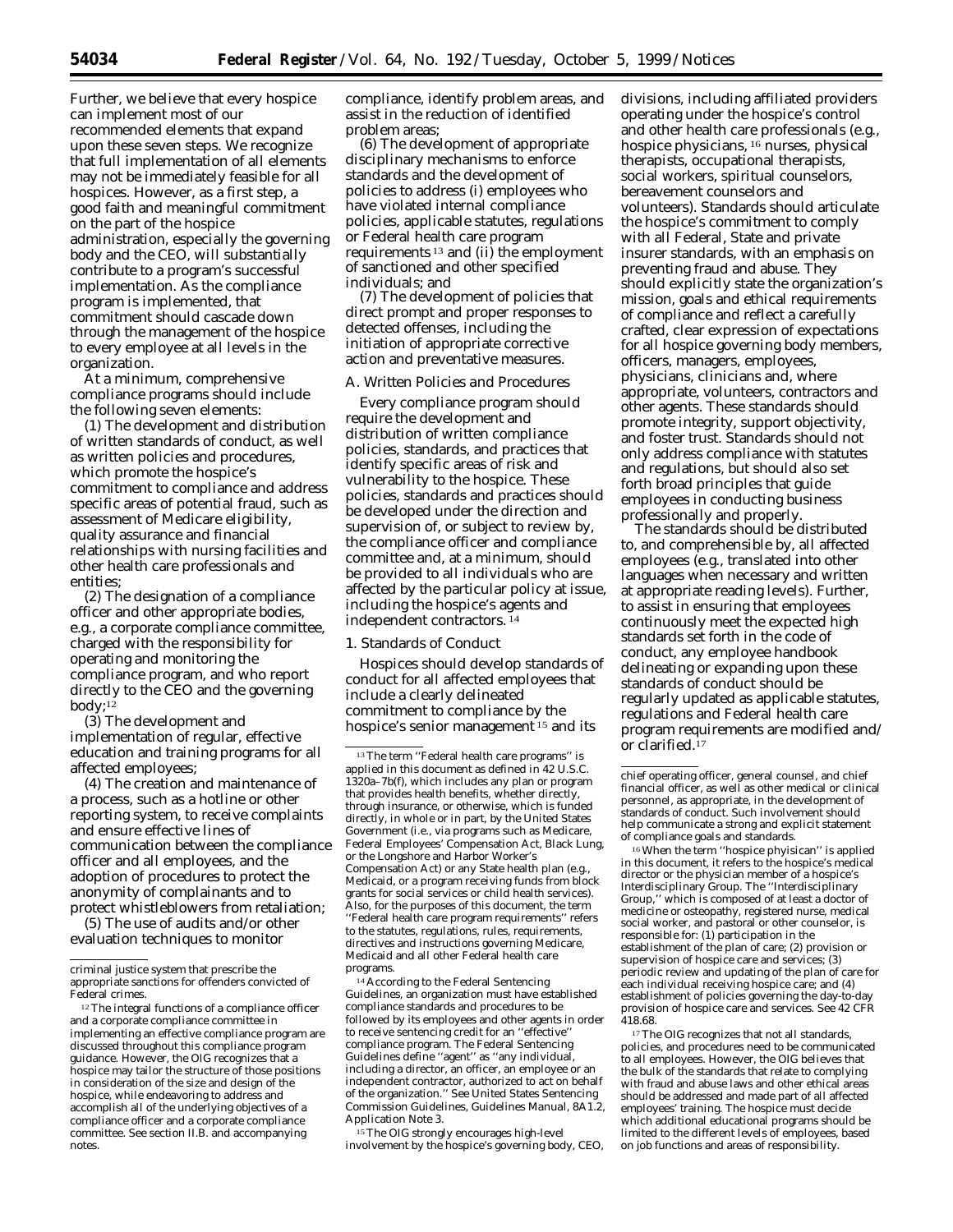When they first begin working for the hospice, and each time new standards of Medicare Hospice Benefit;<sup>22</sup> conduct are issued, employees should be asked to sign a statement certifying that they have received, read, and understood the standards of conduct. An employee's certification should be retained by the hospice in the employee's personnel file, and available for review by the compliance officer.

#### 2. Risk Areas

The OIG believes that a hospice's written policies and procedures should take into consideration the particular statutes, rules, and program instructions that apply to each function or department of the hospice.18 In contrast to the standards of conduct, which are designed to be a clear and concise collection of fundamental standards, the written policies should articulate specific procedures that hospice staff should follow.

Consequently, we recommend that these policies and procedures be coordinated with the appropriate training and educational programs, with an emphasis on areas of special concern that have been identified by the OIG through its investigative and audit functions.19 Although the OIG concluded in a 1998 report that the Medicare hospice program seems to be working as intended,20 compliance programs for hospices should still address areas of OIG concern that include:21

<sup>19</sup> The OIG periodically issues Special Fraud Alerts setting forth activities believed to raise legal and enforcement issues. For example, *see* OIG Special Fraud Alert—''Fraud and Abuse in Nursing Home Arrangements with Hospices'' (March 1998); *see also* OIG Medicare Advisory Bulletin on Hospice Benefits (November 1995). Hospice compliance programs should require that the legal staff, compliance officer, or other appropriate personnel carefully consider any and all Special Fraud Alerts issued by the OIG that relate to hospices. Moreover, the compliance programs should address the ramifications of failing to cease and correct any conduct criticized in a Special Fraud Alert, if applicable to hospices, or to take reasonable action to prevent such conduct from reoccurring in the future. If appropriate, a hospice should take the steps described in section II.G. regarding investigations, reporting, and correction of identified problems.

20 *See* OIG report OEI–04–93–00270—''Medicare Hospice Beneficiaries: Services and Eligibility.

21 Hospices may also want to consult the OIG's Work Plan when conducting the risk assessment. The OIG Work Plan details the various projects the OIG intends to address in the applicable fiscal year. It should be noted that the priorities in the Work Plan are subject to modification and revision as the year progresses and it does not represent a complete • Uninformed consent to elect the

• Admitting patients to hospice care who are not terminally ill;<sup>23</sup>

• Arrangement with another health care provider who a hospice knows is submitting claims for services already covered by the Medicare Hospice Benefit; 24

• Under-utilization; 25

or final list of areas of concern to the OIG. The Work Plan is currently available on the Internet at http://www.dhhs.gov/progorg/oig.

22 A hospice must ensure that an individual (or authorized representative) is informed about the palliative nature of the care and services that may be provided if the individual desires to elect the Medicare Hospice Benefit. 42 CFR 418.62. The decision to elect the Medicare Hospice Benefit has significant consequences because the patient waives the right to receive standard Medicare benefits related to the terminal illness, including all treatment for the purposes of curing the terminal illness. *See* 42 U.S.C. 1395d(d). A patient's hospice election statement must include the following items of information: (1) Identification of the particular hospice that will provide care to the individual: (2) the individual's or representative's acknowledgment that he or she has been given a full understanding of hospice care; (3) the individual's or representative's acknowledgment that he or she understands that certain Medicare services are waived by the election; (4) the effective date of the election; and (5) the signature of the individual or representative. See Medicare Hospice Manual § 210.

23 For a hospice patient to receive reimbursement for hospice services under Medicare, the patient must be ''terminally ill.'' *See* 42 U.S.C. 1395d(a). An individual is considered to be ''terminally ill'' if the individual has a medical prognosis that the individual's life expectancy is six months or less if the illness runs its normal course. 42 CFR 418.3. In March 1995, Operation Restore Trust (ORT), a joint initiative, was established between the OIG, HCFA, and Administration on Aging. Among its projects, ORT assessed the medical eligibility for hospice services in the five largest States in terms of Medicare spending (New York, Florida, Illinois, Texas and California). Through ORT activities, it was discovered that many beneficiaries receiving Medicare hospice benefits did not have a terminal illness as defined by Medicare. *See* OIG report A– 05–96–00023—''Enhanced Controls Needed to Assure Validity of Medicare Hospice Enrollments.'' *See also* section II.A.3.a. and accompanying notes.

24 When an individual makes an election to receive services covered by the Medicare Hospice Benefit, that individual waives the right to receive Medicare reimbursement for any treatment related to his or her terminal illness. Accordingly, a hospice should ensure it is not involved with a health care provider who the hospice knows submits claims for the following services that are unallowable for reimbursement under the Medicare Hospice Benefit: (1) Standard Medicare benefits for treatment of the terminal illness; (2) treatment by another hospice not arranged for by the patient's hospice; and (3) care from another provider that duplicates care the hospice is required to furnish. *See* 42 U.S.C. 1395d(d). It is expected that the hospice provider will work with other providers to coordinate care and ensure appropriate billing if these situations occur. Where a single episode of care culminates in an inpatient admission and also involves services by two different providers, the need for a clear record from both providers is critical.

25 In other words, knowing denial of needed care in order to keep costs low. A hospice is accountable for the appropriate allocation and utilization of its

• Falsified medical records or plans of care; 26

• Untimely and/or forged physician certifications on plans of care;

• Inadequate or incomplete services rendered by the Interdisciplinary Group; 27

• Insufficient oversight of patients, in particular, those patients receiving more than six consecutive months of hospice care;28

• Hospice incentives to actual or potential referral sources (*e.g.*, physicians, nursing homes, hospitals, patients, etc.) that may violate the antikickback statute or other similar Federal or State statute or regulation,29

resources in order to provide optimal care consistent with the needs of a patient, family and/ or lawful representative. When a patient is receiving hospice care, the hospice is paid a predetermined fee for each day during the length of care, no matter how much care the hospice actually provides. This means that a hospice may have a financial incentive to reduce the number of services provided to each patient, because the hospice will get paid the same amount regardless of the number of services provided. The OIG has received complaints about hospices neglecting patient needs and ignoring reasonable requests for treatment, including complaints about limited availability of durable medical equipment for patients as their medical condition decreases and failure to provide continuous care for periods of crisis due to staff shortages. The OIG has also been alerted to improper utilization of services that occurs when a hospice encourages a patient to revoke the Medicare Hospice Benefit for the purpose of obtaining expensive care under the standard Medicare benefits, only to re-elect the Medicare Hospice Benefit when expensive care is no longer necessary.

26 OIG investigations have revealed that certain hospices have falsified patient medical records and plans of care to exaggerate the negative aspects regarding a hospice patient's condition to justify reimbursement. *See* section II.A.3.b. and accompanying notes.

27 Each hospice is required to have an ''Interdisciplinary Group'' of personnel. *See* 42 U.S.C. 1395x(dd)(2)(B). *See* note 16. Failure of the Interdisciplinary Group to meet its responsibilities may result in standard care. In addition, inadequate review of a hospice patient may result in improper reimbursement for services provided to a patient who fails to continue to be eligible for the Medicare Hospice Benefit.

28 Since the enactment of the Balanced Budget Act of 1997, the Medicare Hospice Benefit is divided into the following benefit periods: (1) initial 90-day; (2) subsequent 90-day; and (3) unlimited number of 60-day benefit periods as long as the patient continues to meet program eligibility requirements. *See* 42 U.S.C. 1395d. At the beginning of each subsequent 60-day benefit period, the hospice physician must recertify that the patient is terminally ill. *See* 42 U.S.C. 1395f(a)(7). If the necessary oversight is not performed during the unlimited periods of care, a hospice may receive improper reimbursement for services provided to a patient who fails to continue to be eligible for the Medicare Hospice Benefit.

29 Examples of arrangements that may run afoul of the anti-kickback statute include practices in which a hospice pays a fee to a physician for each certification of terminal illness, or provides nursing, administrative, and other services for free or below fair market value to physicians, nursing homes, hospitals and other potential referral sources with Continued

<sup>18</sup> A hospice can conduct focus groups composed of managers from various departments to solicit their concerns and ideas about compliance risks that may be then addresses by the hospice's policies and procedures. Such employee participation in the development of the hospice's compliance program can promote its credibility and foster employee acceptance of the program.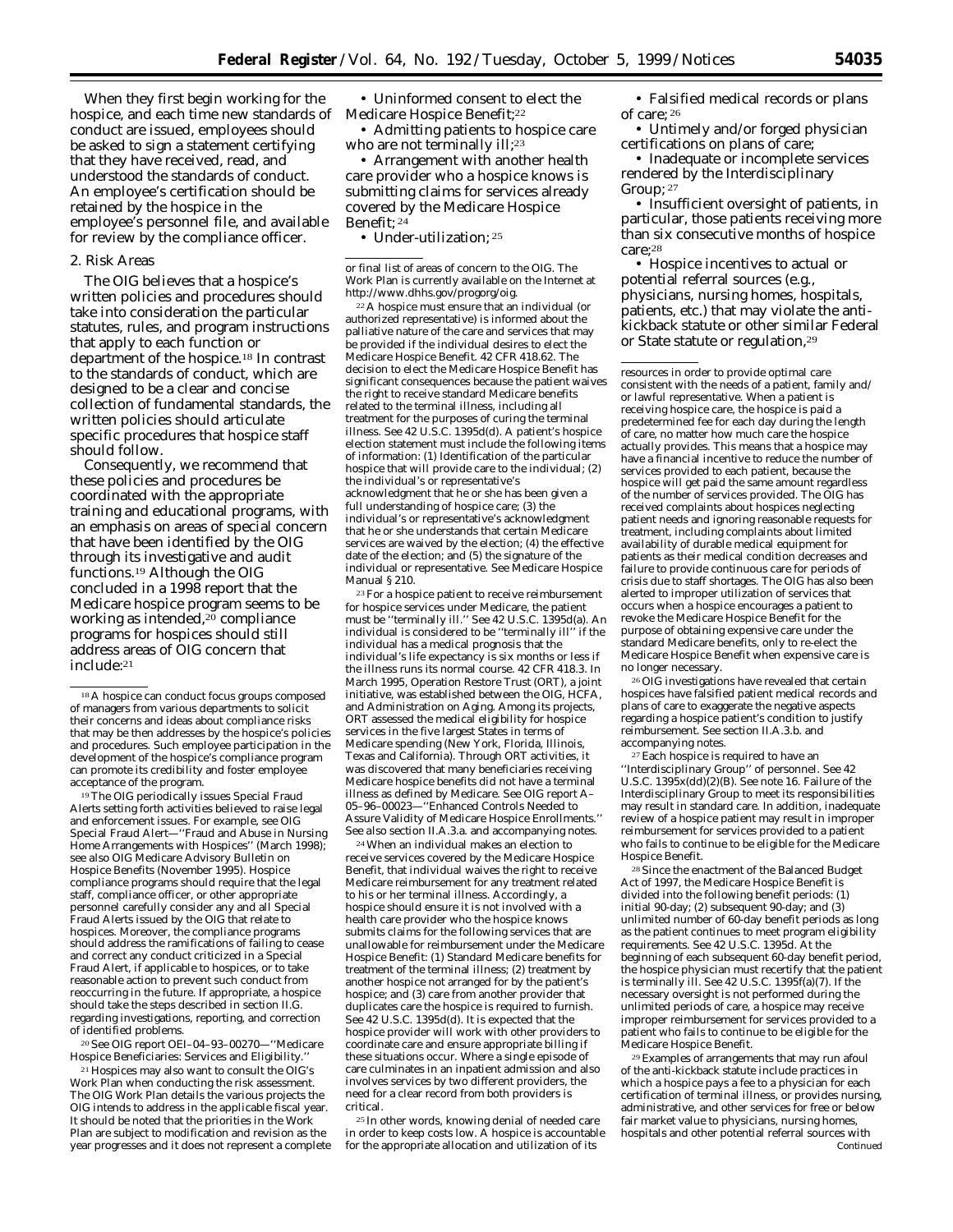including improper arrangements with nursing homes;<sup>30</sup>

• Overlap in the services that a nursing home provides, which results in insufficient care provided by a hospice to a nursing home resident;<sup>31</sup>

• Improper relinquishment of core services and professional management responsibilities to nursing homes, volunteers and privately-paid professionals;32

• Providing hospice services in a nursing home before a written agreement has been finalized, if required;<sup>33</sup>

the intent to influence referrals. *See* 42 U.S.C. 1320a–7b; 60 FR 40847 (1995). *See also* discussion in section II.A.4. and accompanying notes. In addition, a hospice that offers an incentive to an individual that such hospice knows or should know is likely to influence the individual to use a particular hospice may be subject to civil money penalties. *See* 42 U.S.C. 1320a–7a(a)(5).

30 The OIG has observed instances of potential kickbacks between hospices and nursing homes to unlawfully influence the referral of patients. In general, payments by a hospice to a nursing home for ''room and board'' provided to a Medicaid hospice patient should not exceed what the nursing home otherwise would have received directly from Medicaid if the patient had not been enrolled in hospice. (If a patient receiving Medicare hospice benefits in a nursing home is also eligible for Medicaid, Medicaid will pay the hospice at least 95 percent of the State's daily nursing home rate, and the hospice is then responsible for paying the nursing home for the patient's room and board.) See Hospice Medicare Manual § 204.2. *See also* section II.A.4. and accompanying notes.

<sup>31</sup> There may be some overlap in the services that the nursing homes and hospices provide, thereby providing one or the other the opportunity to reduce services and costs. Recent OIG reports found that residents of certain nursing homes receive fewer services from their hospice than patients who receive hospice services in their own homes. Upon review, it was found that many nursing home hospice patients were receiving only basic nursing and aide visits that were provided by nursing home staff as part of room and board when hospice staff were not present. Other additional treatments provided by hospice staff, such as nursing and aide visits, were often clearly within the professional skills possessed by nursing home staff. The reports found that the nature of services provided by hospice staff, while appropriate and efficacious, appeared to differ little from services a nursing home would have provided if the patient was not enrolled in hospice. *See* OEI report OEI–05–95– 00250—''Hospice Patients in Nursing Homes;'' *see also* OIG report A–05–96–00023—''Enhanced Controls Needed to Assure Validity of Medicare Hospice Enrollments.'' Since hospices receive a fixed daily payment regardless of the number of services provided or the location of the patient, fewer services may result in higher profits per patient. *See also* section II.A.3.e. and accompanying notes.

32 Certain of the hospice services (*i.e.*. ''core services'' such as nursing, medical, social, and counseling services) must be provided directly to the patient by employees of the hospice, while other non-core hospice services may be provided at fair market value in accordance with contracts with other providers. However, the hospice must retain professional management for all contracted services. *See* 42 CFR 418.80.

33 A patient who resides in a skilled nursing facility or nursing facility may elect the Medicare Hospice Benefit if: (1) the residential care is paid

• Billing for a higher level of care than was necessary; 34

• Knowingly billing for inadequate or substandard care;

• Pressure on a patient to revoke the Medicare Hospice Benefit when the patient is still eligible for and desires care, but the care has become too expensive for the hospice to deliver; 35

• Billing for hospice care provided by unqualified or unlicensed clinical personnel; 36

• False dating of amendments to medical records; 37

• High-pressure marketing of hospice care to ineligible beneficiaries; 38

for by (a) the beneficiary or private insurance, or (b) Medicaid (if the beneficiary is dual eligible); *and* (2) the hospice and facility have a written agreement under which the hospice takes full responsibility for the professional management of the individual's hospice care and the facility agrees to provide room and board. Hospice Medicare Manual § 204.2

34 Billing for unnecessary services involves knowingly seeking reimbursement for services that ''are not reasonable and necessary for the palliation or management of terminal illness.'' *See* 42 U.S.C.  $1395y(a)(1)(C)$ . Because HCFA establishes different payment amounts for specific categories of covered hospice care, a hospice must ensure that it provides services to hospice patients that are reasonable and necessary. Otherwise, the hospice may be reimbursed for a higher level of care than was necessary, *e.g.,* a hospice that provides and bills for continuous care where only routine home care is necessary. *See also* section II.A.3.d. and accompanying notes.

35 Fiscal intermediaries have informed the OIG that hospices rarely offer the reasons supporting the revocation of a patient's Medicare Hospice Benefit. Although a hospice may discharge a patient if it discovers that the patient is not terminally ill, hospices should not encourage a patient to revoke the benefit merely to avoid the obligation to pay for hospice services that have become too costly. *See*  42 CFR 418.28; Hospice Medicare Manual § 210.

36 Medicare conditions of participation require that hospices and all hospice employees must be licensed in accordance with applicable Federal, State and local laws and regulations. 42 CFR 418.72.

37 If additions or corrections need to be made to medical records, hospices should make such entries according to standards of practice and applicable State law. For example, hospices might correct a medical record by drawing a single line through the erroneous entry, writing ''error'' next to the entry, initialing and dating the correction and writing the correct information near the entry or writing where the correct information could be found.

38 Hospices should not utilize prohibited or inappropriate conduct (*e.g.,* offer free gifts or services to patients), designed to maximize business growth and patient retention, to carry out their initiatives and activities. Also, any marketing information offered by hospices should be clear, correct, non-deceptive, and fully informative. Through ORT, it was discovered that hospice marketing materials had placed considerable emphasis on the availability of hospice benefits for long term care patients, while downplaying or ignoring the terminal illness eligibility requirement. *See* OIG report A–05–96–00023—''Enhanced Controls Needed to Assure Validity of Medicare Hospice Enrollments.'' Hospices should not engage in marketing and sales strategies that offer incomplete or inadequate information about Medicare entitlement under the Medicare Hospice Benefit to induce beneficiaries to elect hospice and thereby waive aggressive treatment options that

• Improper patient solicitation activities, such as ''patient charting;' 39

• Inadequate management and oversight of subcontracted services, which results in improper billing; 40

• Sales commissions based upon length of stay in hospice; 41

• Deficient coordination of volunteers; 42

• Improper indication of the location where hospice services were delivered; 43

Medicare would otherwise cover. Marketing statements should not create the perception that the initial terminal prognosis is of limited importance and that hospice benefits may almost routinely be provided over an indefinite time period. Marketing materials should prominently feature the eligibility requirements for the Medicare Hospice Benefit.

39 An example of an improper review of patient records is when a hospice arranges with the administration of a nursing facility to review patient records without the patent's permission, solely to determine if the patients are eligible for hospice care and to solicit hospice referrals. Hospices should not review medical records of nursing home patients in an attempt to recruit patients for hospice services based on their diagnoses. For instance, *see* OIG report A–05–96– 00023—''Enhanced Controls Needed to Assure Validity of Medicare Hospice Enrollments.''

40 The Balanced Budget Act of 1997, Pub.L. 105– 33, amended the Social Security Act so that hospices will no longer be required to routinely provide all physician services directly by employing a physician. *See* 42 U.S.C. 1395x(dd)(2). Because the OIG has received reports of limited involvement displayed by contracted physicians, as opposed to hospice-employed physicians, hospices should consider having oversight mechanisms in place to ensure that hospice physicians are thoroughly reviewing re-certification documentation.

41 Through ORT activities, it was discovered that hospice sales staff often were paid on commission based on the length of a patient's stay in hospice. For example, commission amounts were determined by multiplying the total number of days of hospice patient care (patient days) within a sales representative's territory by a factor that reflected the level of achievement of assigned sales performance objectives. Such marketing tactics encouraged the recruitment of long-term patients, many of whom the review found ineligible for the Medicare Hospice Benefit. The OIG recommends that hospices monitor sales commissions for potential vulnerabilities associated with improper patient recruiting. *See* OIG report A–05–96– 00023—''Enhanced Controls Needed to Assure Validity of Medicare Hospice Enrollments.''

42 Hospices rely heavily on volunteer support. In fact, the Medicare Hospice Benefit is the only Federally funded program that mandates the provision of volunteer services. Appropriately, hospices need to recognize and attend to compliance issues associated with volunteers (*i.e.,*  screening, training, disciplining, monitoring, etc.)

43 Medicare payments for hospice services are made on a prospective basis and adjusted by an area wage index. Hospices must submit claims based on the geographic location at which the service is furnished and not the location of the hospice. Incorrect designation of the place of service for revenue codes 651 and 652 of the hospice claim may significantly alter reimbursement and result in overpayment for services performed (*e.g.,* hospice office in a metropolitan area may be reimbursed more than a rural home where the services were performed).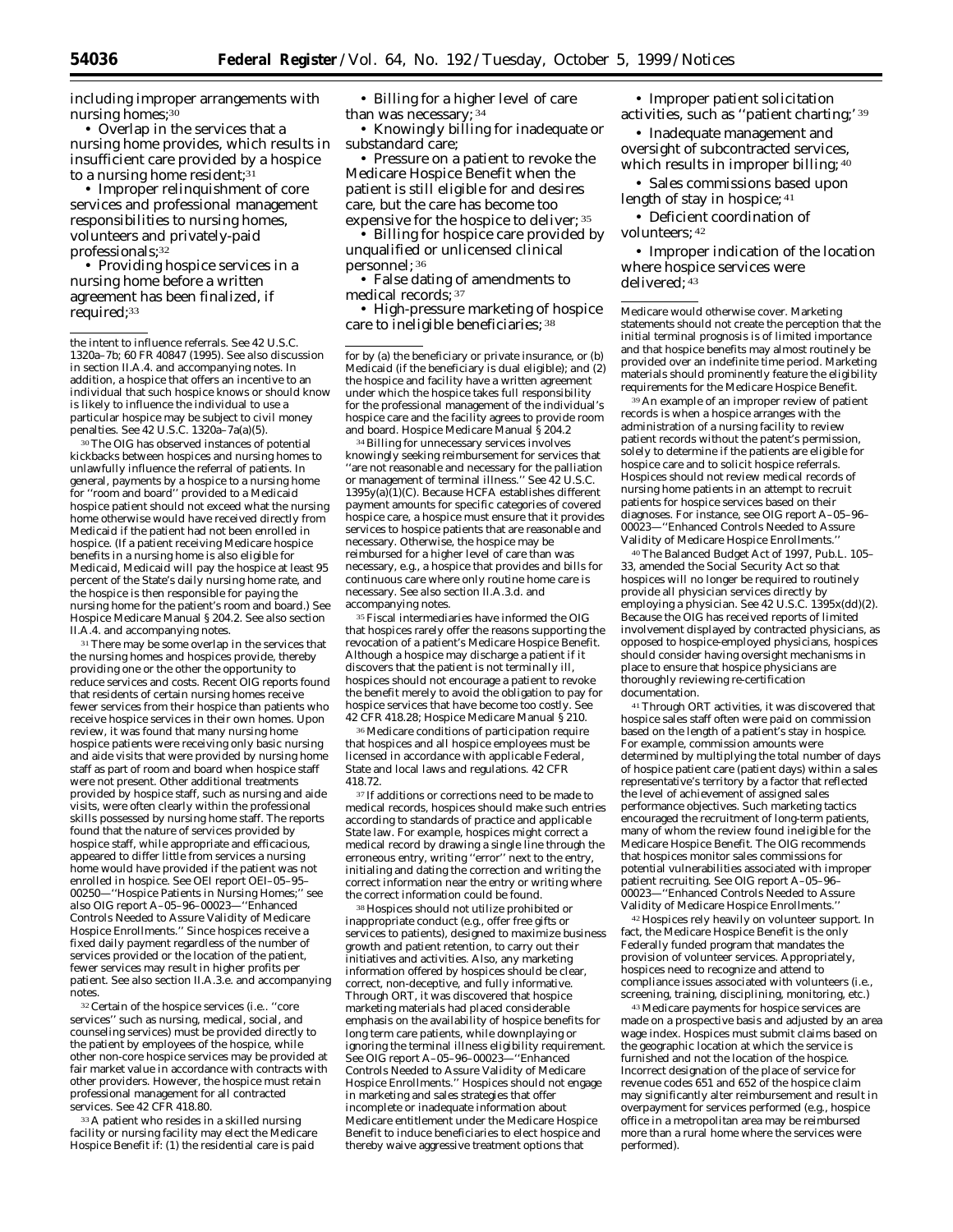• Failure to comply with applicable requirements for verbal orders for hospice services; 44

• Non-response to late hospice referrals by physicians; 45

• Knowing misuse of provider certification numbers, which results in improper billing; 46

• Failure to adhere to hospice licensing requirements and Medicare conditions of participation; 47 and

• Knowing failure to return overpayments made by Federal health care programs.48 A hospice's prior history of noncompliance with applicable statutes, regulations and Federal health care program requirements may indicate additional types of risk areas where the hospice may be vulnerable and that may require policies and procedures to prevent recurrence. 49 Additional risk areas

45 We have received comments expressing concern over late hospice referrals by physicians. While the onus of a timely hospice referral may be on a physician, a hospice should identify untimely referrals and provide adequate follow-up to the physicians. When hospice referrals are late, terminally ill patients may be unnecessarily denied access to the Medicare Hospice Benefit, hospices may have to admit a patient at the costliest stage of terminal illness, and quality of care may be affected because of patients being too far along to receive the optimum benefits of hospice care. Hospices need to work closely with physicians to educate and remind them as to the sensitivities and risks associated with untimely referrals. The OIG supports appropriate efforts to increase access to hospice care for eligible individuals.

46 *E.g.,* transfer of a patient from one hospice to another hospice owned by the same company to circumvent applicable reimbursement caps.

47 *See* 42 CFR 418.50–418.100 for the Medicare conditions of participation that apply to hospices.

48 An overpayment is the amount of money a hospice may have received in excess of the amount due and payable under a health care program. Examples of overpayments include, but are not limited to, instances where a hospice is: (1) Paid twice for the same service either by Medicare or by Medicare and another insurer; or (2) paid for care rendered to patients who are not terminally ill or are otherwise ineligible for the Medicare Hospice Benefit. For instance, *see* Hospice Medicare Manual § 307. The OIG strongly recommends that the hospice institute procedures to detect overpayments and to promptly remit such overpayments to the affected payor. *See* 42 U.S.C. 2320a–7b(a)(3), which provides criminal penalties for failure to disclose an overpayment. *See also* 18 U.S.C. 669.

49 ''Recurrence of misconduct similar to that which an organization has previously committed casts doubt on whether it took all reasonable steps to prevent such misconduct'' and is a significant

should be assessed by hospices as well as incorporated into the written policies and procedures and training elements developed as part of their compliance programs.

3. Eligibility Requirements

Of the risk areas identified above, those pertaining to the Medicare eligibility requirements have been the frequent subject of investigations and audits. With respect to the reimbursement process, a hospice's written policies and procedures should reflect and reinforce current Federal health care requirements regarding the eligibility for Medicare reimbursement. The policies must create a mechanism for the billing or reimbursement staff to communicate effectively and accurately with the clinical staff. Policies and procedures should:

• Provide for complete and timely documentation of the specific clinical factors that qualify a patient for the Medicare Hospice Benefit; <sup>50</sup>

• Delineate who has authority to make entries in the patient record;

• Emphasize that patients should be admitted to hospice care only when appropriate documentation supports the applicable reimbursement eligibility criteria and only when such documentation is maintained, appropriately organized in a legible form, and available for audit and review. The documentation should record the activity leading to the record entry and the identity of the individual providing the service. Documentation should be consistent and any discrepancies discussed and reconciled. The hospice should consult with its physicians, clinical staff and/or governing body to establish other appropriate documentation guidelines;

• Indicate that the diagnosis and procedure codes for hospice services reported on the reimbursement claim should be based on the patient's clinical condition as reflected in the medical record and other documentation, and should comply with all applicable official coding rules and guidelines. Any Health Care Financing Administration Common Procedure Coding System (HCPCS), International

Classification of Disease (ICD), or revenue code (or successor codes) used by the billing staff should accurately describe the service that was ordered by the physician and performed by the hospice. The documentation necessary for accurate billing should be available to billing staff; and

• Provide that the compensation for hospice admission personnel, billing department personnel and billing consultants should not offer any financial incentive to bill for hospice care regardless of whether applicable eligibility criteria for reimbursement is met.

The written policies and procedures concerning proper billing should reflect the current reimbursement principles set forth in applicable regulations and should be developed in tandem with private payor and organizational standards. Particular attention should be paid to issues associated with patient election of the Medicare Hospice Benefit, certification of terminal illness of a patient, development and certification of a patient's interdisciplinary plan of care and reasonableness and necessity of the level of hospice care provided. 51

a. Terminal Illness as an Eligibility Requirement. For a hospice patient to receive reimbursement for hospice services under Medicare,<sup>52</sup> the patient must be ''terminally ill.'' 53 Hospices should create oversight mechanisms to ensure that the terminal illness of a Medicare beneficiary is verified 54 and

53 An individual is considered to be ''terminally ill'' if the individual has a medical prognosis that the individual's life expectancy is six months or less if the illness runs its normal course. 42 CFR 418.3. However, the fact that a hospice patient lives beyond this six month period, in and of itself, does not constitute grounds for a determination that the patient was never eligible for hospice care, or that the services provided to the patient were not reimbursable by Medicare.

54 Medical reviews, audits, inspections, and investigations of hospices have concluded that hospices have billed Medicare for hospice services provided to patients who are not terminally ill. For instance, *see* OIG report OEI–04–93–00270— ''Medicare Hospice Beneficiaries: Services and Eligibility.'' Through Operation Restore Trust activities and the increased program integrity actions by the Regional Home Health Intermediaries (RHHIs), it was discovered that many beneficiaries receiving Medicare hospice benefits did not have a Continued

<sup>44</sup> Hospice staff must make an appropriate entry in the patient's medical record as soon as they receive a verbal certification of terminal illness and file written certifications in the medical record. *See*  42 CFR 418.22(d). State regulations may require that verbal and telephone orders from physicians should only be accepted by individuals authorized by State law to accept such orders. The OIG recommends that those authorized individuals accepting verbal and telephone orders should record, date and sign these orders and the physician(s) who ordered the service or treatment should countersign them no later than the time period required by State regulations.

factor in the assessment of whether a compliance program is effective. See United States Sentencing Commission Guidelines, *Guidelines Manual,* 8A1.2, Application Note 3(k)(iii).

<sup>50</sup> Each patient's clinical record must contain: (1) The initial and subsequent assessments (including hospice admission history, certification, and recertification); (2) the plan of care; (3) identification data; (4) consent and authorization and election forms; (5) pertinent medical history; and (6) complete documentation of all services and events (including evaluations, treatments, progress notes, etc.) *See* CFR 418.74.

<sup>51</sup> The OIG has undertaken numerous audits, investigations, inspections, and national enforcement initiatives aimed at reducing potential and actual fraud, abuse and waste. For example, *see*  OIG report A–05–96–00023—''Enhanced Controls Needed to Assure Validity of Medicare Hospice Enrollments;" see also OIG Special Fraud Alert-''Fraud and Abuse in Nursing Home Arrangements with Hospices'' (March 1998); OIG Medicare Advisory Bulletin on Hospice Benefits (November 1995).

<sup>52</sup> 42 U.S.C. 1395d(a) authorizes the reimbursement of hospice care.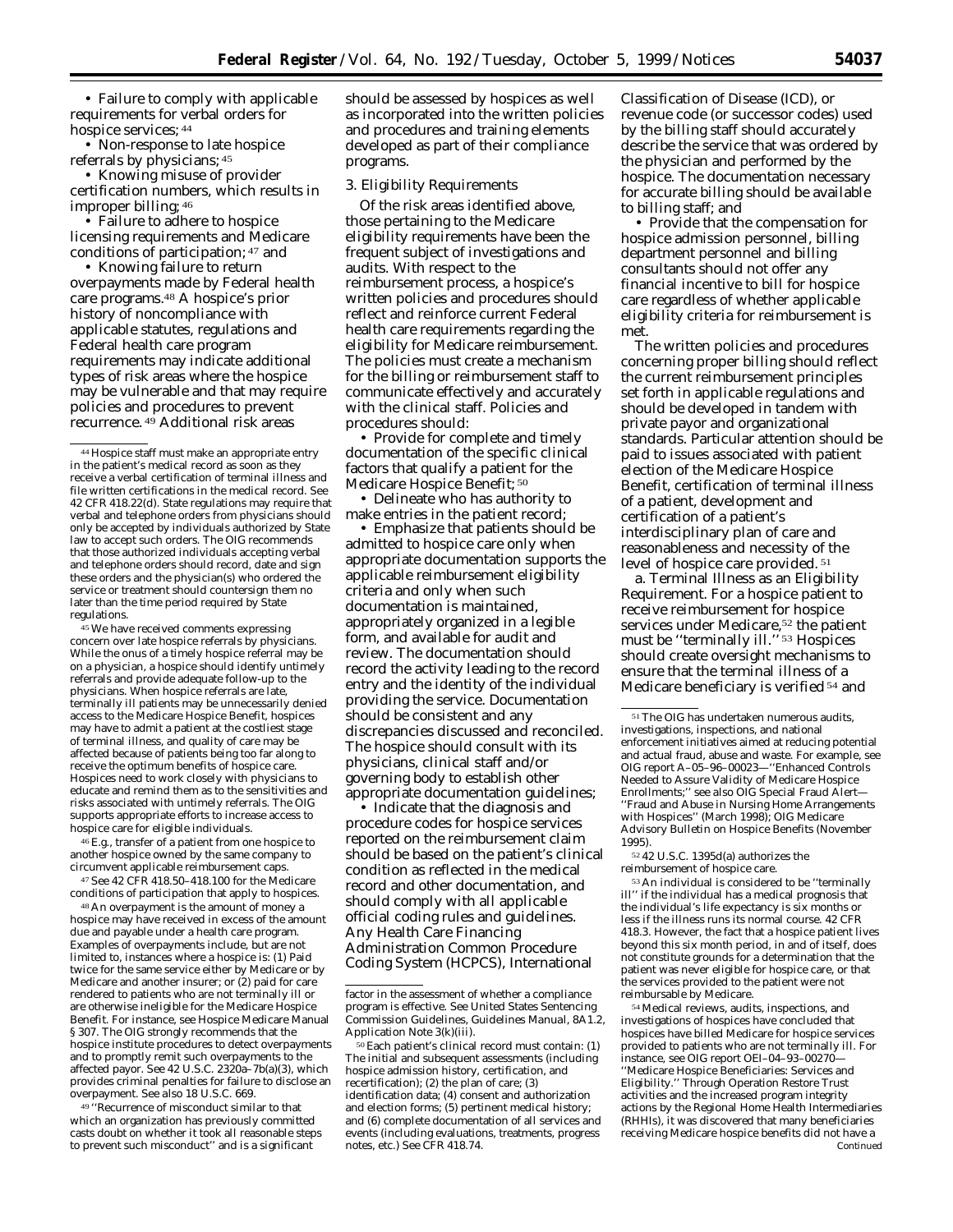the specific factors qualifying the patient as terminally ill are properly documented.55 Any determinative assessment of the terminal illness of a Medicare beneficiary should be completed prior to billing Medicare for hospice care. Physicians must certify that the beneficiary was terminally ill at the time when a patient was admitted for hospice services as well as at the beginning of subsequent hospice benefit periods. 56

The hospice's written policies and procedures should require, at a minimum, that:

• Before a patient is admitted for hospice services, the hospice physician and attending physician thoroughly review and certify the admitting diagnosis and prognosis;

• A patient's medical record contain complete documentation to support the certification made by the hospice physician or attending physician; 57

• The patient or lawful representative is informed of the determination of the patient's life limiting condition;

• The patient or lawful representative is aware that the goal of hospice is directed toward relief of symptoms, rather than the cure of the underlying disease;

• A patient's medical condition and status is sufficiently reviewed during Interdisciplinary Group meetings; and

• The clinical progression/status of a patient's disease and medical condition are properly documented.

Hospices can further ensure compliance with the terminal illness requirement through discussions with Medicare beneficiaries and their families, reminding them that they must satisfy the regulatory requirements for terminal illness status to be eligible for

55 *See* 42 CFR 418.22(d). If a question is raised as to whether a patient is terminally ill, the hospice will be requested to furnish its Medicare fiscal intermediary with the information necessary to establish that the patient is terminally ill.

56 *See* 42 U.S.C. 1395f(a)(7). *See also* note 28.

57 In order to verify a patient's terminal illness, Medicare fiscal intermediaries need to review physician input and rationale beyond a signature on the certification form (*e.g.,* a recent medical history and physical if the physician does not actually examine the patient prior to admission to hospice; summary of physician review of the history and physical taken by hospice personnel; or physician documentation of his or her contribution to the Interdisciplinary Group meetings).

Medicare coverage. These discussions can take place at the beginning of hospice election and during appropriate times throughout a patient's hospice care, *e.g.,* at time of recertification. Because the Medicare conditions of participation require hospices to give all beneficiaries an informed consent form that outlines their legal rights before furnishing them with hospice care,<sup>58</sup> providers can include reminders of terminal illness requirements in these forms.

The OIG recognizes that decisions to admit patients to hospices are often not based on medical factors alone. Such decisions are routinely influenced by non-medical factors that would generally be reflected in the plan of care. However, it is important to make a distinction between admitting a patient to a hospice program and certifying a patient for the Medicare Hospice Benefit. Based on an individual hospice's admission criteria, some patients may be admitted to hospice care prior to an estimated six months before death, as long as the hospice is paid fair market value for its services. Regardless, patients can be certified for the Medicare Hospice Benefit *only* when it is reasonable to conclude that a patient's life expectancy is six months or less if the illness runs its normal course. In other cases, alternative modes of reimbursement, often provided through community support, should be sought outside the Medicare Hospice Benefit.

*b. Plan of Care.* A hospice should take all reasonable steps to ensure that a written plan of care is established and maintained for each individual who receives hospice services, and that the care provided to that individual is in accordance with the plan.<sup>59</sup> The plan must be established by the patient's attending physician, the hospice physician, and the Interdisciplinary Group.60 Each patient's needs should be continuously assessed and all treatment options explored and evaluated in the context of the patient's symptoms. 61 The hospice's written policies and

61 Some ORT audits found that hospice physicians, at times, rely partly on referring, attending physicians. Although the referring physician's opinion can and should be considered as part of the decision making process, the final determination of hospice eligibility is the responsibility of the hospice physician. For instance, *see* OIG report A–04–95–02111. If employees of a hospice believe that services ordered by a physician are excessive or otherwise inappropriate, the hospice cannot avoid liability for filing improper claims simply because a physician has certified the need for hospice care.

procedures should require, at a minimum, that:

• Before the hospice bills for hospice care provided to a patient, the plan of care must be established by the hospice physician and the Interdisciplinary Group; 62

• The plan of care includes: (i) An assessment of the hospice patient's needs and identification of services, including the management of discomfort and symptom relief, and (ii) the scope and frequency of services, in detail, needed to meet the patient's and family's needs; 63

• The plan of care must be reviewed and updated, at intervals specified in the plan, by the attending physician, hospice physician and the Interdisciplinary Group; 64

• The hospice properly documents any review or update of a hospice patient's plan of care by the attending physician, the hospice physician and Interdisciplinary Group; and 65

• The hospice regularly reviews the appropriateness of Interdisciplinary Group services and level of services being provided, patient admission to hospice, patient length of stay delays and specific treatment modalities.

*c. Utilization of Hospice Services.* A hospice is accountable for the appropriate allocation and utilization of its resources in order to provide optimal care consistent with patient and family needs.66 Accordingly, a hospice should monitor and evaluate its resource allocation regularly to identify and resolve problems with the utilization of services, facilities and personnel. To achieve such monitoring, a hospice should schedule Interdisciplinary Group case reviews and conferences, 67

64 *See* 42 U.S.C. 1395f(a)(7)(B); 42 U.S.C. 1395x(dd)(2)(B).

66 Once a Medicare beneficiary elects hospice care, the hospice is responsible for furnishing directly, or arranging for, all supplies and services that relate to the beneficary's terminal condition, except the services of an attending physician. Hospice beneficiaries have the right to receive covered medical, social and emotional support services from the hospice directly, or through arrangements made by the hospice, and should not be forced to seek or pay for such care from nonhospice providers.

67 Interdisciplinary Group conferences are regularly scheduled periodic meetings of the Interdisciplinary Group to review the most current patient/family assessment, evaluate needs and update the plan of care.

terminal illness. In the review of hospice cases between 1992 and 1996, patients did not demonstrate significant clinical symptoms of their disease nor notable functional limitations one would expect to see in a person who has a terminal illness as defined by Medicare. See OIG report A– 05–96–00023—''Enhanced Controls Needed to Assure Validity of Medicare Hospice Enrollments.'' Findings such as these have prompted a concern that some hospices may intentionally misrepresent a condition as terminal in order to secure Medicare reimbursement. *See also* note 23.

<sup>58</sup> *See* 42 CFR 418.62.

<sup>59</sup> *See* 42 U.S.C. 1395f(a)(7); 42 CFR 418.58. 60 *Id.* 

<sup>62</sup> For Medicare reimbursement purposes, the services of the hospice medical director(s) or the physician member of the Hospice Interdisciplinary Group must be performed by a doctor of medicine or osteopathy. *See* 42 CFR 418.202. The hospice should employ reasonable measures to verify that physicians who establish the hospice plan are appropriately licensed and no adverse actions, such as criminal conviction, debarment or an exclusion, have been taken against them.

<sup>63</sup> 42 CFR 418.58(c).

<sup>65</sup> 42 CFR 418.58(b).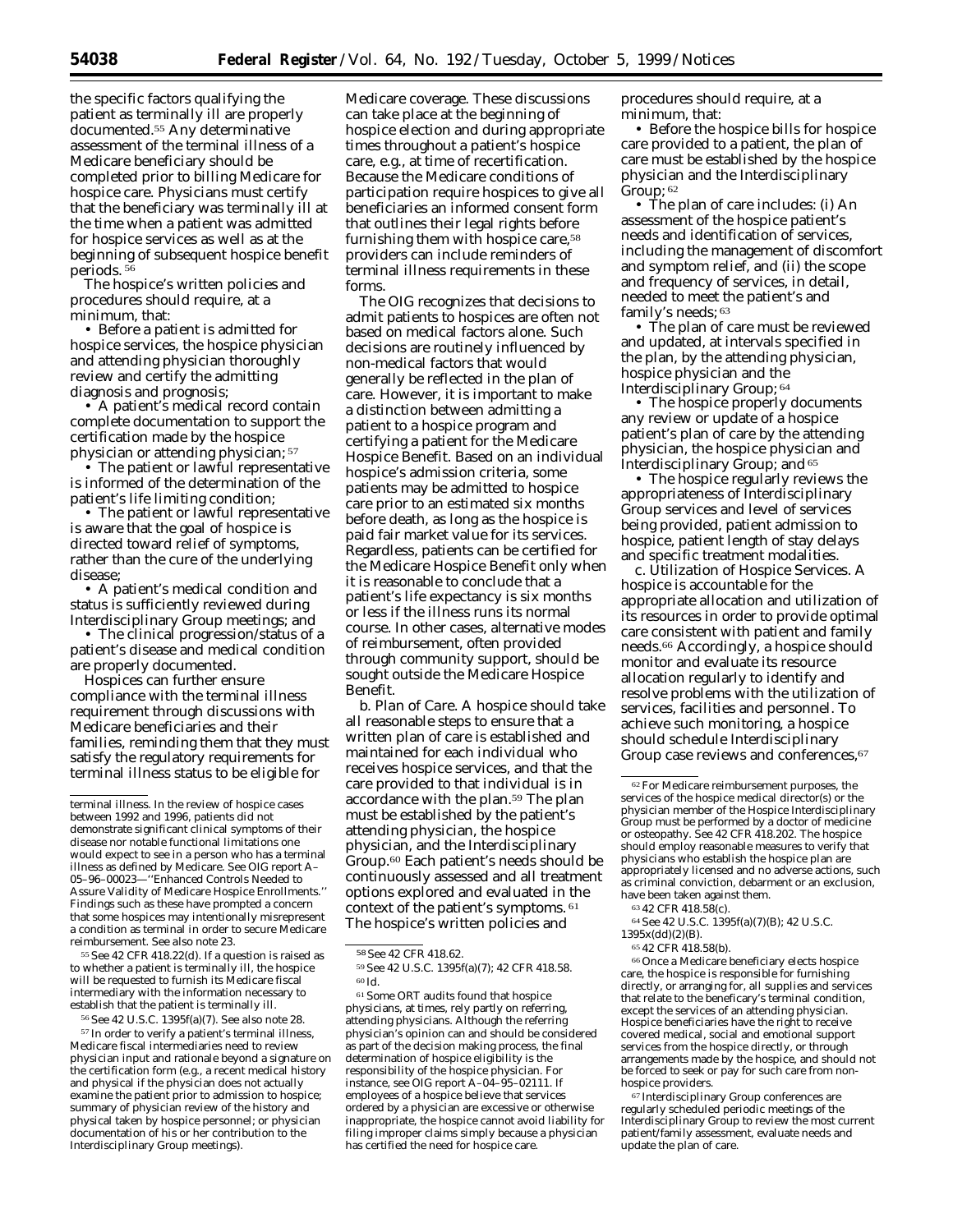review specific problems that may arise with services provided and use objective written criteria or treatment protocols to guide decisions about the utilization of hospice services provided. Utilization concerns may be an indication of a problem with the quality or quantity of services provided to a hospice patient or demonstrate a more fundamental concern as to the patient's eligibility for the Medicare Hospice Benefit in the first place. Therefore, a hospice should implement policies and procedures to identify, assess and rectify any problems associated with:

• Appropriateness of Interdisciplinary Group services and level of services being provided;

• Appropriateness of patient

admission to hospice;

• Regular review of patient length of stay;

• Delays in admission or in the provision of Interdisciplinary Group services; and

• Specific treatment modalities.

When utilization problems are identified, a hospice should implement corrective actions and preventative measures that may include ongoing monitoring, changes in the provision of services and revisions of policies and procedures.

*d. Levels of Hospice Care.* A hospice's compliance program should provide that it should only seek reimbursement for services that the hospice has reason to believe are reasonable and necessary 68 for the palliation or management of terminal illness and were ordered by a physician or other appropriately licensed individual. The OIG recommends the hospice's compliance program communicate to physicians authorized to certify patients for hospice care and hospice personnel authorized to admit patients for hospice care that services will only be paid if ordered, certified, covered, reasonable and necessary for the patient, given his or her clinical condition.

Although hospice services are reimbursed on a per diem basis and not per individual component of the services performed, the payment is based upon the level of care provided.69

Because HCFA establishes different payment amounts for specific categories of covered hospice care, a hospice must ensure that it provides for services to hospice patients that are reasonable and necessary. Otherwise, the hospice may be reimbursed for a higher level of services than was necessary, *e.g.,* a hospice that provides and bills for continuous care where only routine home care is necessary.

As a preliminary matter, the OIG recognizes that licensed health care professionals must be able to order any services that are appropriate for the care of their patients. However, Medicare and other Government and private health care plans will only pay for those services otherwise covered that meet appropriate standards (*i.e.,* in the case of Medicare, ''reasonable and necessary'' services). Providers may not bill for services that do not meet the applicable standards.70 The hospice is in a unique position to deliver this information to the health care professionals on its staff and to the physicians who certify hospice services. Upon request, a hospice must be able to provide documentation, such as physician orders and other patient medical records, to support the level of services provided to a hospice patient.<sup>71</sup> The compliance officer should ensure that a clear, comprehensive summary of the definitions for the different levels of hospice care 72 and applicable rules of the various Government and private plans is prepared, disseminated, and explained to appropriate hospice personnel.

We recommend that hospices formulate policies and procedures that include periodic clinical reviews, both prior and subsequent to billing for services, as a means of verifying that patients are receiving only reasonable and necessary services. As part of such reviews, hospices should examine the level, frequency, and duration of the services they perform to determine, in consultation with a physician, whether patients' medical conditions justify the

level of services provided and billed. A hospice may choose to incorporate this clinical review function into preexisting quality assurance mechanisms or any other quality assurance processes that are part of its conditions of participation.73

*e. Services Provided to Hospice Patients in Nursing Homes.* Hospice services may be appropriate and beneficial to terminally ill nursing home residents who wish to receive palliative care.74 However, the OIG has found hospices that enroll nursing home patients in hospice care are particularly vulnerable to fraud and abuse.75 Appropriately, a hospice should set sufficient oversight controls in place to ensure that care it provides to nursing home residents is appropriate, complete, and in accordance with applicable laws and Federal health care program requirements.

When a resident of a nursing home elects the Medicare Hospice Benefit, the hospice and the nursing home should jointly establish a coordinated plan of care that reflects the hospice philosophy, and is based on an assessment of the individual's needs and unique living situation in the nursing home. The coordinated plan should identify the care and services that the nursing home will provide to be responsive to the unique needs of the patient/resident and his or her expressed desire for hospice care.

In general, a hospice should involve nursing home personnel in assisting with the administration of a patient's prescribed therapies included in the plan of care only to the extent that the hospice would routinely utilize the services of a hospice patient's family/ caregiver in implementing the plan of care.76 To satisfy the applicable Medicare conditions of participation in the nursing home context, hospices should implement policies and procedures to ensure that:

• The hospice makes all covered services available to meet the needs of a patient and does not routinely discharge patients in need of costly inpatient care; 77

75 In some cases reviewed in nursing homes, OIG medical reviewers have found that while the hospice benefit may eventually have been appropriate, at the time of election, patients were stable and the electionof hospice was premature. *See* OEI report OEI–05–95–00250: ''Hospice Patients in Nursing Homes;" see also OIG report A-05–96–00023—''Enhanced Controls Needed to Assure Validity of Medicare Hospice Enrollments.'' For other examples of potential fraud and abuse in the hospice/nursing home context, *see* notes 30–33.

<sup>68</sup> *See* note 34.

<sup>69</sup> Payment amounts are determined within each of the following categories: (1) routine home care day; (2) continuous home care day (patient who receives hospice care that consists predominantly of nursing care on a continuous basis at home, is furnished only during brief periods of crisis and only as necessary to maintain the terminally ill patient at home); (3) inpatient respite care day (hospice patient receives care in an approved facility on a short-term basis for respite—not more than five consecutive days at a time); and (4) general inpatient care day (hospice patient receives general inpatient care in an inpatient facility for

pain control or acute or chronic symptom management that cannot be managed in other settings). *See* 42 CFR 418.302.

<sup>70</sup> Administrative civil money penalties, assessments, and exclusion, as well as remedies available under criminal and civil law, including the civil False Claims Act, may be imposed against any person who submits a claim for services ''that [the] person knows or should know are not medically necessary.'' *See, e.g.,* 42 U.S.C. 1320a– 7a(a).

<sup>71</sup> Medicare fiscal intermediaries have the authority to require hospices that furnish items or services under the program to submit documentation that substantiates services were actually provided and medically necessary. *See*  Medicare Intermediary Manual § 3116.1.B. 72 *See* note 69.

<sup>73</sup> *See* 42 CFR 418.66.

<sup>74</sup> *See* note 33.

<sup>76</sup> Hospice Certification Manual § 2082.B.

<sup>77</sup> *See* 42 CFR 418.50.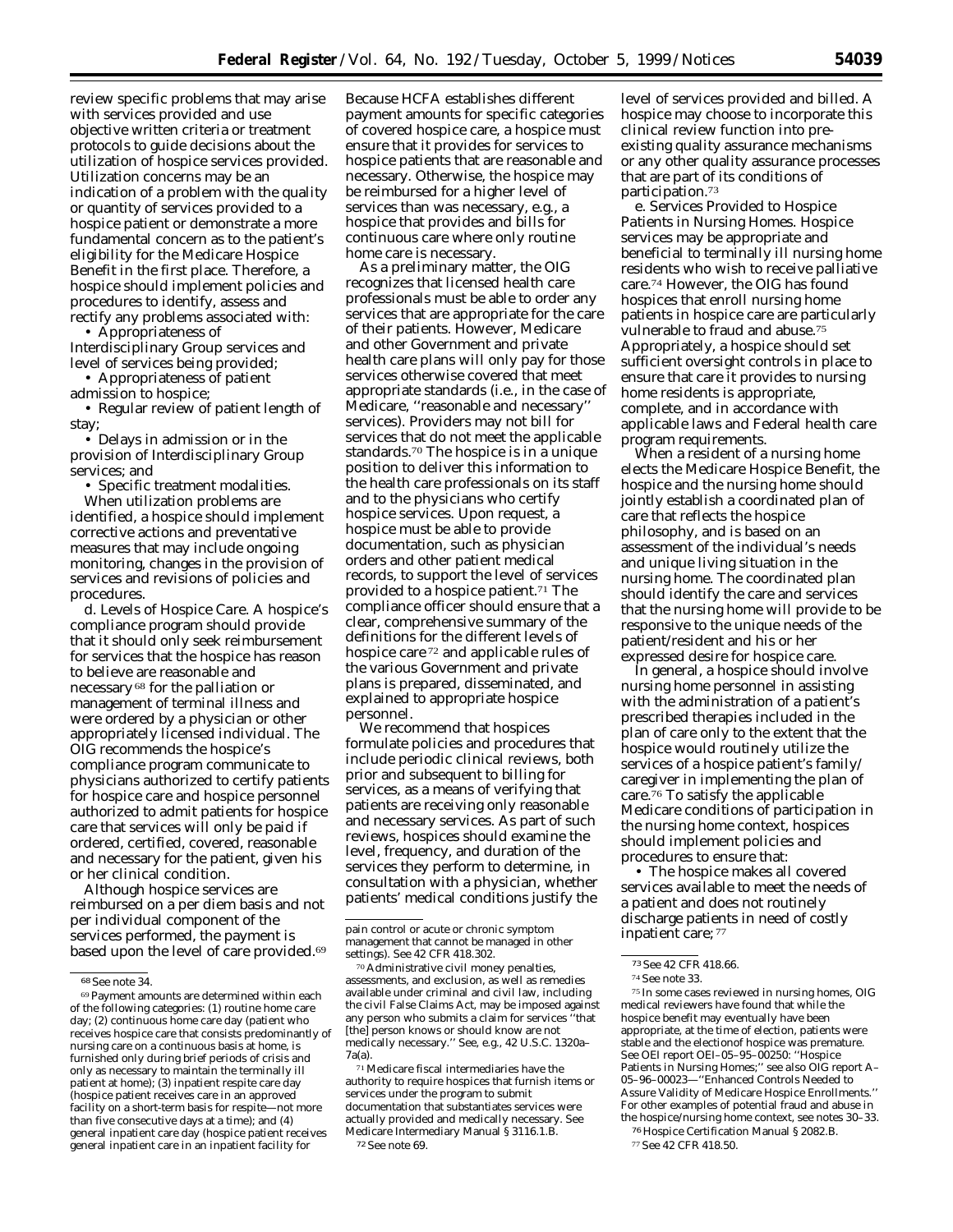• The hospice retains professional responsibility for services (e.g., personal care, nursing, medication for relieving pain control) furnished by nursing home staff; 78

• All the care furnished by a nursing home related to the terminal illness or related conditions is in accordance with the hospice plan of care; 79

• The hospice and the nursing home communicate with each other when any changes are indicated to the plan of care, and each provider is aware of the other's responsibilities in implementing the plan of care and complete those respective functions; 80

• Evidence of the coordinated plan of care is present in the clinical records of both providers; 81

• Substantially all the core services are routinely provided directly by hospice employees 82 and the hospice does not rely on employees of the inpatient facility to furnish needed nursing, physician, counseling, or medical social services; 83 and

• The hospice keeps its forms and documentation of services separate from the nursing home's forms and documentation.84

# 4. Anti-Kickback and Self-Referral Concerns

The hospice should have policies and procedures in place with respect to compliance with Federal and State antikickback statutes and other applicable laws.85 Such policies should provide that:

• All of the hospices's contracts and arrangements with actual or potential referral sources are reviewed carefully for compliance with all applicable statutes and regulations; 86

• The hospice does not submit or cause to be submitted to the Federal

- 80 Hospice Certification Manual § 2082.A.
- 81 Hospice Certification Manual § 2082.A.

83 In limited circumstances, HFCA may approve a waiver of the requirement for core nursing services to be provided by a hospice that is located in a non-urbanized area. *See* 42 CFR 418.83.

84 A Hospice may consider creating some type of payroll tracking or time study in an effort to properly differentiate services between the hospice and the nursing home.

85 The hospice's in-house counsel or compliance officer should, among other things, obtain copies of all relevant OIG regulations, Special Fraud Alerts and advisory opinions (these documents are located on the Internet at http://www.dhhs.gov/progorg/ oig), and ensure that the hospice's policies reflect the guidance provided by the OIG.

86 Although hospices may contract with physicians, *see* note 40, hospices and physicians mut still tailor such agreements to avoid violation of the anti-kickback statute or similar Federal or State statute or regulation and to comply with applicable Medicare conditions of participation. *See* 42 CFR 418.56 and 418.86.

health care programs claims for patients who were referred to the hospice pursuant to contracts or financial arrangements that were designed to induce such referrals in violation of the anti-kickback statute or similar Federal or State statute or regulation; and

• The hospice does not offer or provide gifts, free services, or other incentives to patients, relatives of patients, physicians, nursing facilities, hospitals, contractors or other potential referral sources for the purpose of inducing referrals in violation of the anti-kickback statute or similar Federal or State statute or regulation.87

In particular, arrangements between nursing homes and hospices are vulnerable to fraud and abuse because nursing home operators have control over the specific hospice or hospices they will permit to provide hospice services to their residents.<sup>88</sup> Moreover, hospice patients residing in nursing homes may be particularly desirable from a hospice's financial standpoint.89 Therefore, with respect to arrangements with nursing homes, a hospice should develop policies and procedures to prevent the following practices from occurring, which may constitute potential kickbacks:

• Hospice offering free or below fair market value goods to induce a nursing home to refer patients to the hospice;

• Hospice paying ''room and board'' payments to the nursing home in amounts in excess of what the nursing home would have received directly from Medicaid had the patient not been enrolled in hospice; 90

• Hospice paying above fair market value for ''additional'' non-core services that Medicaid does not consider to be included in its ''room and board'' payments to the nursing home; 91

89 First, a nursing home's population represents a sizeable pool of potential hospice patients. Second, nursing home hospice patients may generate higher gross revenues per patient than patients residing in their own homes, because nursing home residents receiving hospice care have, on average, longer lengths of stay than hospice patients residing in their own homes.

90 *See* note 30.

91 *See* OIG Special Fraud Alert—''Fraud and Abuse in Nursing Home Arrangements with Hospices'' (March 1998).

• Hospice referring its patients to a nursing home to induce the nursing home to refer its patients to the hospice;

• Hospice providing free (or below fair market value) care to nursing home patients, for whom the nursing home is receiving Medicare payment under the Medicare Skilled Nursing Facility Benefit, with the expectation that after the patient exhausts the skilled nursing facility benefit, the patient will receive hospice services from that hospice; and

• Hospice providing staff at its expense to the nursing home to perform duties that otherwise would be performed by the nursing home.

Further, the policies and procedures should specifically reference and take into account the OIG's safe harbor regulations, which clarify those payment practices that would be immune from prosecution under the anti-kickback statute, as well as the OIG's civil money penalty and exclusion authorities.92

#### 5. Retention of Records

Hospice compliance programs should provide for the implementation of a records system. This system should establish policies and procedures regarding the creation, distribution, retention, storage, retrieval and destruction of documents.93 The two categories of documents developed under this system should include: (1) all records and documentation (*e.g.,*  medical records, and billing and claims documentation) required either by Federal or State law for participation in Federal health care programs 94 or any other applicable Federal and State laws and regulations (*e.g.*, document retention requirements to maintain State licensure); and (2) all records necessary to protect the integrity of the hospice's compliance process and confirm the effectiveness of the program.

The second category includes: (1) Documentation that employees were adequately trained; (2) reports from the hospice's hotline, including the nature and results of any investigation that was conducted; (3) documentation of corrective action, including disciplinary action taken and policy improvements introduced, in response to any internal investigation or audit; (4) modifications

<sup>78</sup> *See* 42 CFR 418.56.

<sup>79</sup> *See* 42 CFR 418.58.

<sup>82</sup> *See* 42 CFR 418.80.

<sup>87</sup> *See* 42 U.S.C. 1320a–7b(b); 60 FR 40847 (1995).

<sup>88</sup> While an exclusive or semi-exclusive arrangement with a nursing home to provide hospice services to residents can promote efficiency and safety by permitting the nursing home operator to coordinate care, screen hospice caregivers, and maintain control of the premises, such an arrangement may have substantial monetary value to a hospice. In these circumstances, some nursing home operators and/or hospices may request or offer illegal remuneration to influence a nursing home's decision to do business with a particular hospice.

<sup>92</sup> *See* 42 CFR 1001.952.

<sup>93</sup> This records system should be tailored to fit the individual needs and financial resources of the hospice.

<sup>94</sup> For example, Medicare requires that hospices must establish and maintain a clinical record for every individual receiving care and services. The record must be complete, promptly and accurately documented, readily accessible and systematically organized to facilitate retrieval. Any entries are to be made and signed by the person providing the services. *See* 42 CFR 418.74.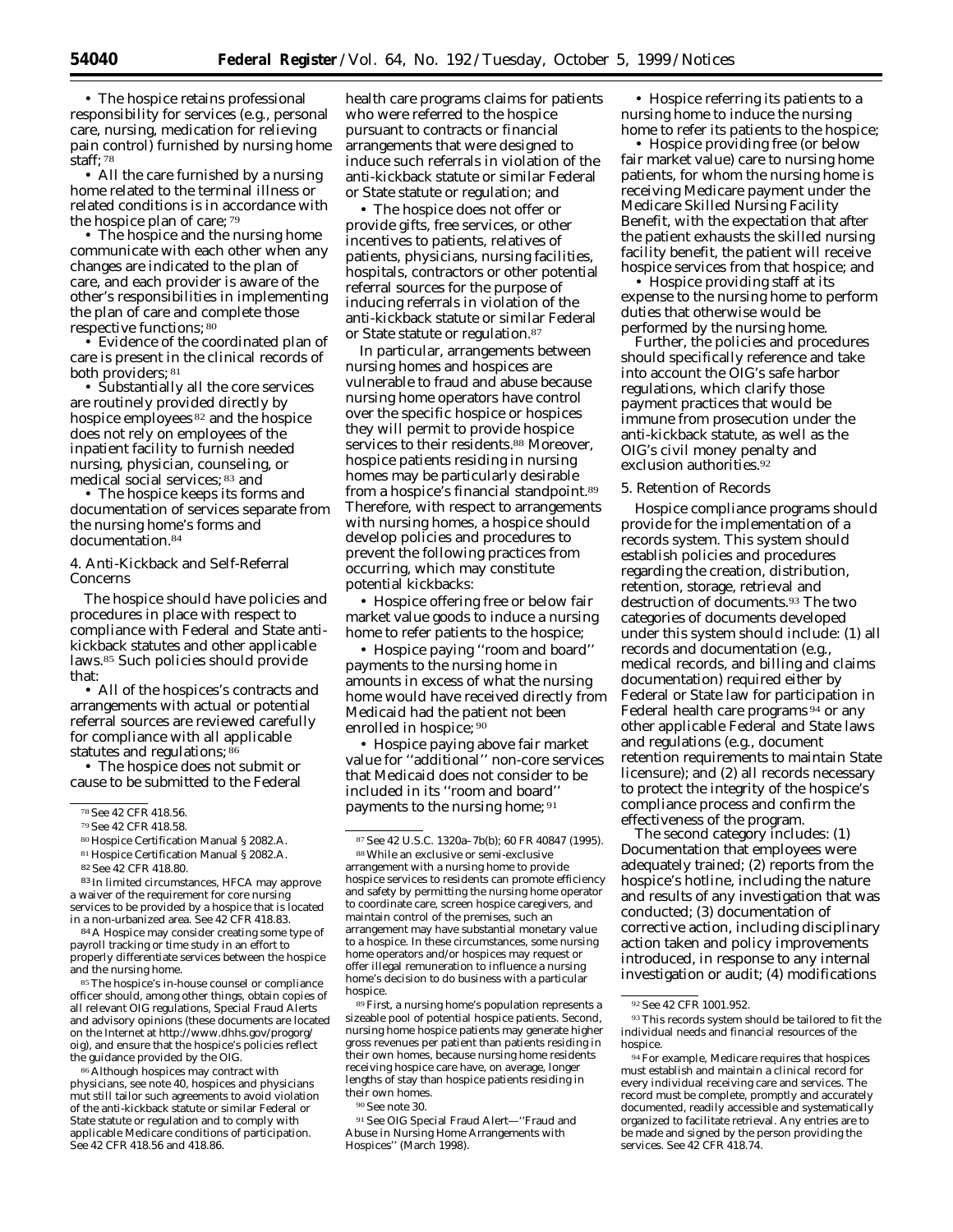to the compliance program; (5) selfdisclosures; and (6) the results of the hospice's auditing and monitoring efforts.95

6. Compliance as an Element of a Performance Plan

Compliance programs should require that the promotion of, and adherence to, the elements of the compliance program be a factor in evaluating the performance of all employees, who should be periodically trained in new compliance policies and procedures. In addition, all managers and supervisors should:

• Discuss with all supervised employees and relevant contractors the compliance policies and legal requirements pertinent to their function;

• Inform all supervised personnel that strict compliance with these policies and requirements is a condition of employment; and

• Disclose to all supervised personnel that the hospice will take disciplinary action up to and including termination for violation of these policies or requirements.

In addition to making performance of these duties an element in evaluations, a compliance program should include a policy for sanctioning managers and supervisors who fail to adequately instruct their subordinates or fail to detect noncompliance with applicable policies and legal requirements, where reasonable diligence on the part of the manager or supervisor would have led to the discovery of any problems or violations and given the hospice the opportunity to correct them earlier.

The OIG believes all hospices should ensure that its employees understand the importance of compliance. If a small hospice does not have a formal performance evaluation structure, it should informally convey the employee's compliance responsibilities and the importance of these responsibilities in a written job description or orientation checklist. The applicable documentation should include a dated signature, with an indication that the employee has received it and will be responsible for adherence to the responsibilities expressed.

# *B. Designation of a Compliance Officer and a Compliance Committee*

#### 1. Compliance Officer

Every hospice should designate a compliance officer to serve as the focal

point for compliance activities. This responsibility may be the individual's sole duty or added to other management responsibilities, depending upon the size and resources of the hospice and the complexity of the task. Designating a compliance officer with the appropriate authority is critical to the success of the program, necessitating the appointment of a high-level official in the hospice with direct access to the hospice's president or CEO, governing body, all other senior management, and legal counsel.96 The officer should have sufficient funding and staff to perform his or her responsibilities fully. Coordination and communication are the key functions of the compliance officer with regard to planning, implementing and monitoring the compliance program.

The compliance officer's primary responsibilities should include:

• Overseeing and monitoring the implementation of the compliance program; 97

• Reporting on a regular basis to the hospice's governing body, CEO and compliance committee (if applicable) on the progress of implementation, and assisting these components in establishing methods to improve the hospice's efficiency and quality of services, and to reduce the hospice's vulnerability to fraud, abuse and waste;

• Periodically revising the program in light of changes in the organization's needs, and in the law and policies and procedures of Government and private payor health plans;

• Reviewing employees' certifications that they have received, read and understood the standards of conduct;

• Developing, coordinating and participating in a multifaceted educational and training program that focuses on the elements of the compliance program, and seeks to ensure that all relevant employees and management are knowledgeable of, and comply with, pertinent Federal and State standards;

• Ensuring that independent contractors and agents who furnish physician, nursing, or other health care services to the clients of the hospice, or billing services to the hospice, are aware of the requirements of the hospice's compliance program with respect to eligibility, billing and marketing, among other things;

• Coordinating personnel issues with the hospice's Human Resources/ Personnel office (or its equivalent) to ensure that: (i) The National Practitioner Data Bank 98 has been checked with respect to all medical staff and independent contractors (as appropriate) and (ii) the List of Excluded Individuals/Entities 99 has been checked with respect to all employees, medical staff and independent contractors (as appropriate); 100

• Assisting the hospice's financial management in coordinating internal compliance review and monitoring activities, including annual or periodic reviews of departments;

• Independently investigating and acting on matters related to compliance, including the flexibility to design and coordinate internal investigations (*e.g.*, responding to reports of problems or suspected violations) and any resulting corrective action (*e.g.*, making necessary improvements to hospice policies and practices, taking appropriate disciplinary action, etc.) with all hospice departments, subcontracted providers and health care professionals under the hospice's control, and any other agents if appropriate; and

• Continuing the momentum of the compliance program and the accomplishment of its objectives long

99 The List of Excluded Individuals/Entities is an OIG-produced report available on the Internet at http://www.dhhs.gov/progorg/oig. It is updated on a regular basis to reflect the status of health care providers who have been excluded from participation in the Medicare and Medicaid programs. In addition, the General Services Administration maintains a monthly listing of debarred contractors on the Internet at http:// www.arnet.gov/epls.

100 The compliance officer may also have to ensure that the criminal backgrounds of employees have been checked depending upon State requirements or hospice policy. *See* note 131.

<sup>95</sup> The creation and retention of such documents and reports may raise a variety of legal issues, such as patient privacy and confidentiality. These issues are best discussed with legal counsel.

<sup>96</sup> The OIG believes that it is not advisable for the compliance function to be subordinate to the hospice's general counsel, or comptroller or similar hospice financial officer. Free standing compliance functions help to ensure independent and objective legal reviews and financial analyses of the institution's compliance efforts and activities. By separating the compliance function from the key management positions of general counsel or chief financial officer (where the size and structure of the hospice make this a feasible option), a system of checks and balances is established to more effectively achieve the goals of the compliance program.

<sup>97</sup> For multi-hospice organizations or hospitalowned hospices, the OIG encourages coordination with each hospice owned by the corporation or hospital through the use of a headquarter's compliance officer, communicating with parallel positions in each facility, regional office or business line, as appropriate.

<sup>98</sup> The National Practitioner Data Bank is a data base that contains information about medical malpractice payments, sanctions by boards of medical examiners or State licensing boards, adverse clinical privilege actions and adverse professional society membership actions. Health care entities can have access to this data base to seek information about their own medical or clinical staff, as well as prospective employees or physician contractors.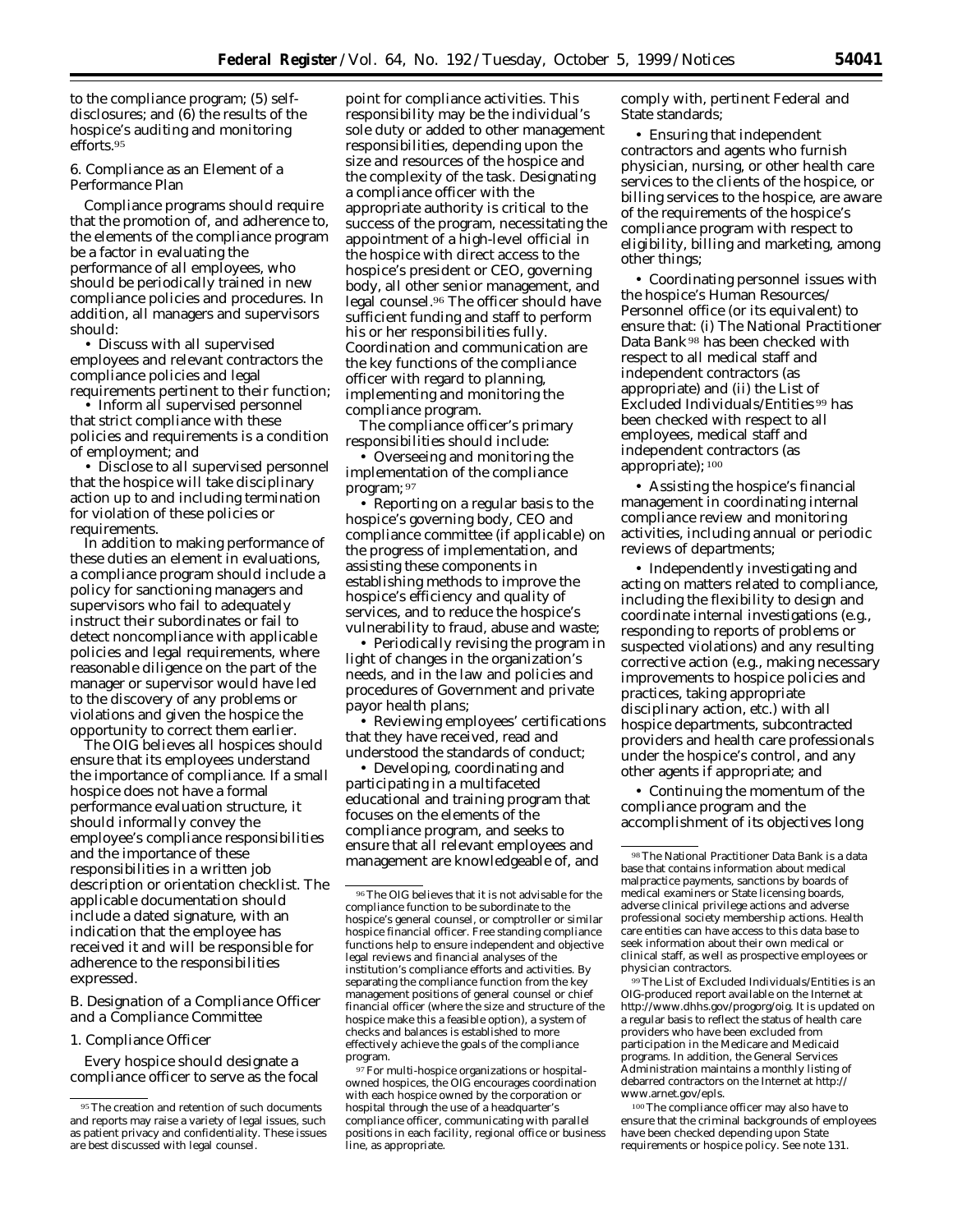after the initial years of implementation.101

The compliance officer must have the authority to review all documents and other information that are relevant to compliance activities, including, but not limited to, patient medical records, billing records, and records concerning the marketing efforts of the facility and the hospice's arrangements with other parties, including employees, physicians, professionals on staff, relevant independent contractors, suppliers, agents, and supplemental staffing entities. This policy enables the compliance officer to review contracts and obligations (seeking the advice of legal counsel, where appropriate) that may contain referral and payment provisions that could violate the antikickback statute and other legal or regulatory requirements.

A small hospice may not have the need or the resources to hire or appoint a full time compliance officer. However, each hospice should have a person in its organization (this person may have other functional responsibilities) who can oversee the hospice's compliance with applicable statutes, rules, regulations, and policies. The structure and comprehensiveness of the hospice's compliance program will help determine the responsibilities of each individual compliance officer.

## 2. Compliance Committee

The OIG recommends that a compliance committee be established to advise the compliance officer and assist in the implementation of the compliance program.102 When developing an appropriate team of people to serve as the hospice's compliance committee, including the compliance officer, a hospice should consider a variety of skills and personality traits that are expected from

102 The compliance committee benefits from having the perspectives of individuals with varying responsibilities in the organization, such as operations, finance, audit, human resources, and clinical management (*e.g.*, hospice physician), as well as employees and managers of key operating units. These individuals should have the requisite seniority and comprehensive experience within their respective departments to implement any necessary changes to hospice policies and procedures as recommended by the committee.

those in such positions.103 Once a hospice chooses the people that will accept the responsibilities vested in members of the compliance committee, the hospice needs to train these individuals on the policies and procedures of the compliance program, as well as how to discharge their duties.

The committee's functions should include:

• Analyzing the legal requirements with which it must comply, and specific risk areas;

• Assessing existing policies and procedures that address these risk areas for possible incorporation into the compliance program;

• Working with appropriate hospice departments to develop standards of conduct and policies and procedures to promote compliance with legal and ethical requirements;

• Recommending and monitoring, in conjunction with the relevant departments, the development of internal systems and controls to carry out the organization's standards, policies, and procedures as part of its daily operations;

• Determining the appropriate strategy/approach to promote compliance with the program and detection of any potential violations, such as through hotlines and other fraud reporting mechanisms;

• Developing a system to solicit, evaluate, and respond to complaints and problems; and

• Monitoring internal and external audits and investigations for the purpose of identifying troublesome issues and deficient areas experienced by the hospice, and implementing corrective and preventive action.

The committee may also address other functions as the compliance concept becomes part of the overall hospice operating structure and daily routine.

The compliance committee is an extension of the compliance officer and provides the organization with increased oversight. The OIG recognizes that small hospices may not have the resources or the need to establish a compliance committee. However, when potential problems are identified, the OIG recommends the small hospices supplier create a ''taskforce,'' if appropriate, to address the problem. The members of the taskforce may vary depending upon the issue.

# *C. Conducting Effective Training and Education*

The proper education and training of corporate officers, managers, employees, volunteers, nurses, physicians, and other health care professionals, and the continual retraining of current personnel at all levels, are significant elements of an effective compliance program. As part of their compliance programs, hospices should require personnel to attend specific training on a periodic basis, including appropriate training in Federal and State statutes, regulations, and guidelines, and the policies of private payors, and training in corporate ethics, which emphasizes the organization's commitment to compliance with these legal requirements and policies.104

These training programs should include sessions highlighting the organization's compliance program, summarizing fraud and abuse laws, Federal health care program requirements, claim development and submission processes, patient rights, and marketing practices that reflect current legal and program standards. The organization must take steps to communicate effectively its standards and procedures to all affected employees, physicians, independent contractors, and other significant agents, *e.g.,* by requiring participation in training programs and disseminating publications that explain specific requirements in a practical manner.105 Managers of specific departments or groups can assist in identifying areas that require training and in carrying out such training.106 Training instructors may come from outside or inside the organization, but must be qualified to present the subject matter involved and experienced enough in the issues presented to adequately field questions and coordinate discussions among those being trained. New employees should be trained early in their employment.107

106 Significant variations in the functions and responsibilities of different departments or groups may create the need for training materials that are tailored to compliance concerns associated with particular operations and duties.

107 Certain positions, such as those that involve the billing of hospice services or patient admission to hospice care, create a greater organizational legal exposure, and therefore require specialized training.

<sup>101</sup> Periodic on-site visits of hospice operations, bulletins with compliance updates and reminders, distribution of audiotapes or videotapes on different risk areas, lectures at management and employee meetings, circulation of recent health care articles covering fraud and abuse, and innovative changes to compliance training are various examples of approaches and techniques the compliance officer can employ for the purpose of ensuring continued interest in the compliance program and the hospice's commitment to its policies and principles.

<sup>103</sup> A health care provider should expect its compliance committee members and compliance officer to demonstrate high integrity, good judgment, assertiveness, and an approachable demeanor, while eliciting the respect and trust of employees of the hospice and having significant professional experience working with billing, clinical records, documentation, and auditing principles.

<sup>104</sup> Specific compliance training should complement any ''inservice'' training sessions that a hospice may regularly schedule to provide an ongoing program for the training of employees as required by its conditions of participation. 42 CFR 418.64.

<sup>105</sup> Some publications, such as OIG's Special Fraud Alerts, audit and inspection reports, and advisory opinions, as well as the annual OIG work plan, are readily available from the OIG and could be the basis for standards, educational courses, and programs for appropriate hospice employees.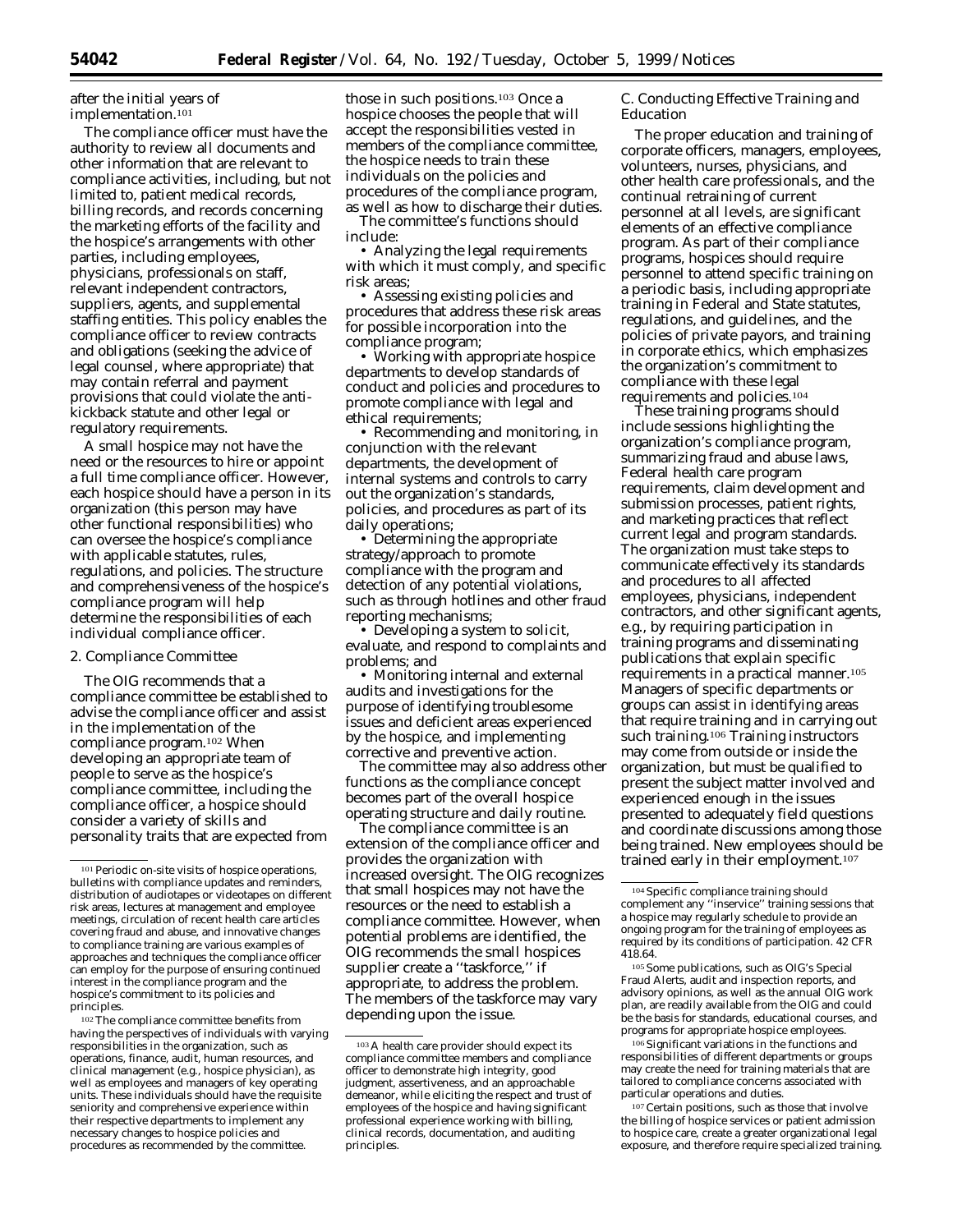Training programs and materials should be designed to take into account the skills, experience, and knowledge of the individual trainees. The compliance officer should document any formal training undertaken by the hospice as part of the compliance program.

A variety of teaching methods, such as interactive training, and training in several different languages, particularly where a hospice has a culturally diverse staff, should be implemented so that all affected employees are knowledgeable of the institution's standards of conduct and procedures for alerting senior management to problems and concerns.108 In addition to specific training in the risk areas identified in section II.A.2, above, primary training for appropriate corporate officers, managers, and other hospice staff should include such topics as:

• Government and private payor reimbursement principles;

• General prohibitions on paying or receiving remuneration to induce referrals;

• Improper alterations to clinical records; 109

- Providing hospice services with proper authorization;
- Patient rights and patient education;

• Compliance with Medicare conditions of participation; and

• Duty to report misconduct.

Clarifying and emphasizing these areas of concern through training and educational programs are particularly relevant to a hospice's marketing and financial personnel, in that the pressure to meet business goals may render these employees vulnerable to engaging in prohibited practices.

The OIG suggests that all relevant levels of personnel be made part of various educational and training programs of the hospice.110 Employees should be required to have a minimum number of educational hours per year, as appropriate, as part of their

110 In addition, where feasible, the OIG recommends that a hospice afford outside contractors the opportunity to participate in the hospice's compliance training and educational programs, or develop their own programs that complement the hospice's standards of conduct, compliance requirements, and other rules and practices.

employment responsibilities.111 For example, for certain employees involved in the hospice admission functions, periodic training in applicable reimbursement coverage and eligibility requirements should be required. In hospices with high employee turnover, periodic training updates are critical.

The OIG recognizes that the format of the training program will vary depending upon the resources of the hospice. For example, a small hospice may want to create a video for each type of training session so new employees can receive training in a timely manner.<sup>112</sup>

The OIG recommends that attendance and participation in training programs be made a condition of continued employment and that failure to comply with training requirements should result in disciplinary action, including possible termination, when such failure is serious. Adherence to the provisions of the compliance program, such as training requirements, should be a factor in the annual evaluation of each employee. The hospice should retain adequate records of its training of employees, including attendance logs and material distributed at training sessions.

#### *D. Developing Effective Lines of Communication*

1. Access to the Compliance Officer

An open line of communication between the compliance officer and hospice employees is equally important to the successful implementation of a compliance program and the reduction of any potential for fraud, abuse, and waste. Written confidentiality and nonretaliation policies should be developed and distributed to all employees to encourage communication and the reporting of incidents of potential fraud.113 The compliance committee

112 If videos are utilized for compliance training, the OIG suggests that a hospice make an individual available to field questions from video trainees. In addition, those hospices that use video training should strongly consider requiring trainees to complete post training comprehension tests to ensure that trainees actively paid attention to the video.

113 The OIG believes that whistleblowers should be protected against retaliation, a concept embodied in the provisions of the False Claims Act. *See* 31 U.S.C. 3730(h). In many cases, employees sue their employers under the False Claims Act's *qui tam*  provisions out of frustration because of the company's failure to take action when a questionable, fraudulent, or abusive situation was brought to the attention of senior corporate officials.

should also develop independent reporting paths for an employee to report fraud, waste, or abuse so that employees can feel comfortable reporting outside the normal chain of command and supervisors or other personnel cannot divert such reports.114

The OIG encourages the establishment of a procedure so that hospice personnel may seek clarification from the compliance officer or members of the compliance committee in the event of any confusion or question with regard to a hospice policy, practice, or procedure. Questions and responses should be documented and dated and, if appropriate, shared with other staff so that standards, policies, practices, and procedures can be updated and improved to reflect any necessary changes or clarifications. The compliance officer may want to solicit employee input in developing these communication and reporting systems.

#### 2. Hotlines and Other Forms of Communication

The OIG encourages the use of hotlines,<sup>115</sup> e-mails, written memoranda, newsletters, suggestion boxes, and other forms of information exchange to maintain these open lines of communication.<sup>116</sup> If the hospice establishes a hotline, the telephone number should be made readily available to all employees and independent contractors, possibly by circulating the number on wallet cards or conspicuously posting the telephone number in common work areas.<sup>117</sup> Employees should be permitted to report matters on an anonymous basis. Matters reported through the hotline or other communication sources that suggest substantial violations of compliance policies, Federal health care program requirements, regulations, or statutes should be documented and investigated promptly to determine their veracity. A log should be maintained by the compliance officer that records such

116 In addition to methods of communication used by current employees, an effective employee exit interview program could be designed to solicit information from departing employees regarding potential misconduct and suspected violations of hospice policy and procedures.

<sup>108</sup> Post-training tests can be used to assess the success of training provided and employee comprehension of the hospice's policies and procedures.

<sup>109</sup> This practice involves the hospice altering the attending physician's or other authorized physician's diagnosis in order to receive reimbursement for hospice care. A hospice should not claim the patient has a particular medical condition in order to qualify for reimbursement for which it would not otherwise qualify.

<sup>111</sup> Currently, the OIG is monitoring a significant number of corporate integrity agreements that require many of these training elements. The OIG usually requires a minimum of one to three hours annually for basic training in compliance areas. Additional training is required for specialty fields such as billing and marketing.

<sup>114</sup> Hospices can also consider rewarding employees for appropriate use of established reporting systems.

<sup>115</sup> The OIG recognizes that it may not be financially feasible for a smaller hospice to maintain a telephone hotline dedicated to receiving calls about compliance issues. These companies may want to explore alternative methods, *e.g.*, outsourcing the hotline or establishing a written method of confidential disclosure.

<sup>117</sup> Hospices should also post in a prominent, available area the HHS–OIG Hotline telephone number, 1–800–447–8477 (1–800–HHS–TIPS), in addition to any company hotline number that may be posted.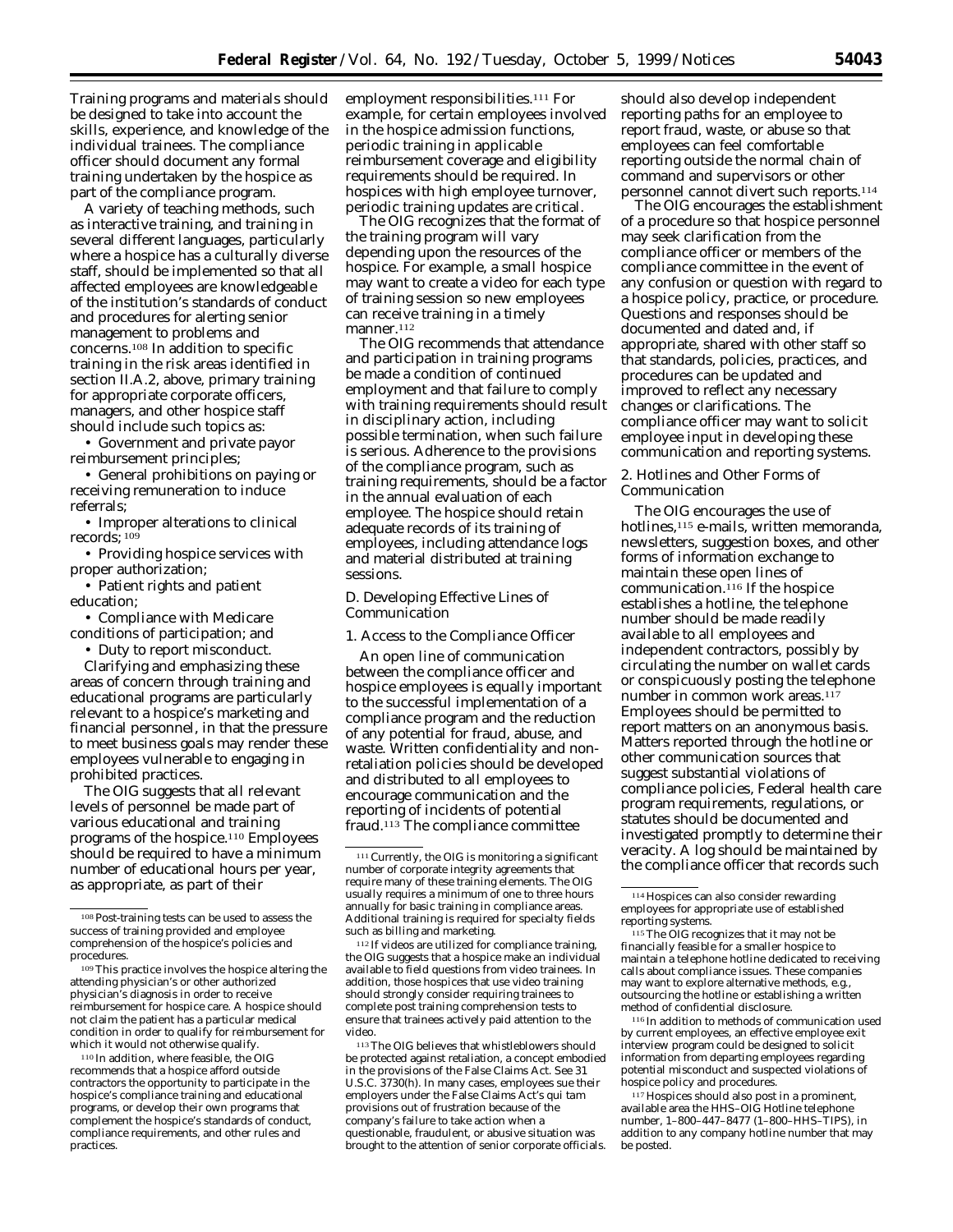calls, including the nature of any investigation and its results.118 Such information should be included in reports to the governing body, the CEO, and compliance committee.<sup>119</sup> Further, while the hospice should always strive to maintain the confidentiality of an employee's identity, it should also explicitly communicate that there may be a point where the individual's identity may become known or may have to be revealed in certain instances.

The OIG recognizes that assertions of fraud and abuse by employees who may have participated in illegal conduct or committed other malfeasance raise numerous complex legal and management issues that should be examined on a case-by-case basis. The compliance officer should work closely with legal counsel, who can provide guidance regarding such issues.

The OIG recognizes that protecting anonymity may be infeasible for small hospices. However, the OIG believes all hospice employees, when seeking answers to questions or reporting potential instances of fraud and abuse, should know to whom to turn to for attention and should be able to do so without fear of retribution.

#### *E. Auditing and Monitoring*

An ongoing evaluation process is critical to a successful compliance program. The OIG believes that an effective program should incorporate thorough monitoring of its implementation and regular reporting to senior hospice or corporate officers.<sup>120</sup> Compliance reports created by this ongoing monitoring, including reports of suspected noncompliance, should be maintained by the compliance officer and shared with the hospice's senior management and the compliance committee. The extent and frequency of the audit function may vary depending on factors such as the size and available resources, prior history of

119 Information obtained over the hotline may provide valuable insight into management practices and operations, whether reported problems are actual or perceived.

120 Even when a hospice or group of hospices is owned by a larger corporate entity, the regular auditing and monitoring of the compliance activities of an individual hospice must be a key feature in any annual review. Appropriate reports on audit findings should be periodically provided and explained to a parent organization's senior staff and officers.

noncompliance, and the risk factors that a particular hospice confronts.

Although many monitoring techniques are available, one effective tool to promote and ensure compliance is the performance of regular, periodic compliance audits by internal or external auditors who have expertise in Federal and State health care statutes, regulations, and Federal health care program requirements. The audits should focus on the hospice's programs or divisions, including external relationships with third-party contractors, specifically those with substantive exposure to Government enforcement actions. At a minimum, these audits should be designed to address the hospice's compliance with laws governing kickback arrangements, claim development and submission, reimbursement, eligibility, and marketing. The audits and reviews should inquire into the hospice's compliance with the Medicare conditions of participation and the specific rules and policies that have been the focus of particular attention on the part of the Medicare fiscal intermediaries or carriers, and law enforcement, as evidenced by educational and other communications from OIG Special Fraud Alerts, OIG audits and evaluations, and law enforcement's initiatives.121 In addition, the hospice should focus on any areas of concern that are specific to the individual hospice and have been identified by any entity, whether Federal, State or internal.

Monitoring techniques may include sampling protocols that permit the compliance officer to identify and review variations from an established baseline. 122 Significant variations from the baseline should trigger a reasonable inquiry to determine the cause of the deviation. If the inquiry determines that the deviation occurred for legitimate, explainable reasons, the compliance officer and hospice management may want to limit any corrective action or take no action. If it is determined that the deviation was caused by improper procedures, misunderstanding of rules, including fraud and systemic problems,

the hospice should take prompt steps to correct the problem. Any overpayments discovered as a result of such deviations should be returned promptly to the affected payor, with appropriate documentation and a sufficiently detailed explanation of the reason for the refund. 123

An effective compliance program should also incorporate periodic (at least annual) reviews of whether the program's compliance elements have been satisfied, *e.g.,* whether there has been appropriate dissemination of the program's standards, training, ongoing educational programs, and disciplinary actions, among other elements.124 This process will verify actual conformance by all departments with the compliance program and may identify the necessity for improvements to be made to the compliance program, as well as the hospice's operations. Such reviews could support a determination that appropriate records have been created and maintained to document the implementation of an effective program.125 However, when monitoring discloses that deviations were not detected in a timely manner due to program deficiencies, proper modifications must be implemented. Such evaluations, when developed with the support of management, can help ensure compliance with the hospice's policies and procedures.

As part of the review process, the compliance officer or reviewers should consider techniques such as:

• Visits and interviews of patients at their residences;

• Analysis of utilization patterns;

• Testing clinical and hospice admission staff on their knowledge of reimbursement coverage criteria (*e.g.,*  present hypothetical scenarios of situations experienced in daily practice and assess responses);

• Assessment of existing relationships with physicians, nursing homes,<sup>126</sup> hospitals, and other potential referral sources;

• Unannounced mock audits and investigations;

<sup>118</sup> To efficiently and accurately fulfill such an obligation, the hospice should create an intake form for all compliance issues identified through reporting mechanisms. The form could include information concerning the date that the potential problem was reported, the internal investigative methods utilized, the results of the investigation, the corrective action implemented, the disciplinary measures imposed, and any identified overpayments and monies returned.

<sup>121</sup> *See also* section II.A.2.

<sup>122</sup> The OIG recommends that when a compliance program is established in a hospice, the compliance officer, with the assistance of department managers, should take a ''snapshot'' of their operations from a compliance perspective. This assessment can be undertaken by outside consultants, law or accounting firms, or internal staff, with authoritative knowledge of health care compliance requirements. This ''snapshot,'' often used as part of benchmarking analyses, becomes a baseline for the compliance officer and other managers to judge the hospice's progress in reducing or eliminating potential areas of vulnerability.

<sup>123</sup> In addition, when appropriate, as referenced in section G.2, below, reports of fraud or systemic problems should also be made to the appropriate governmental authority.

<sup>124</sup> One way to assess the knowledge, awareness, and perceptions of the hospice's employees is through the use of a validated survey instrument (*e.g.* employee questionnaires, interviews, or focus groups).

<sup>&</sup>lt;sup>125</sup> Such records should include, but not be limited to, logs of horline calls, logs of training attendees, training agenda meaterials, and summaries of corrective action taken and improvments make to hospice policies as a result of compliance activities.

<sup>126</sup> *See* section II.A.3.e.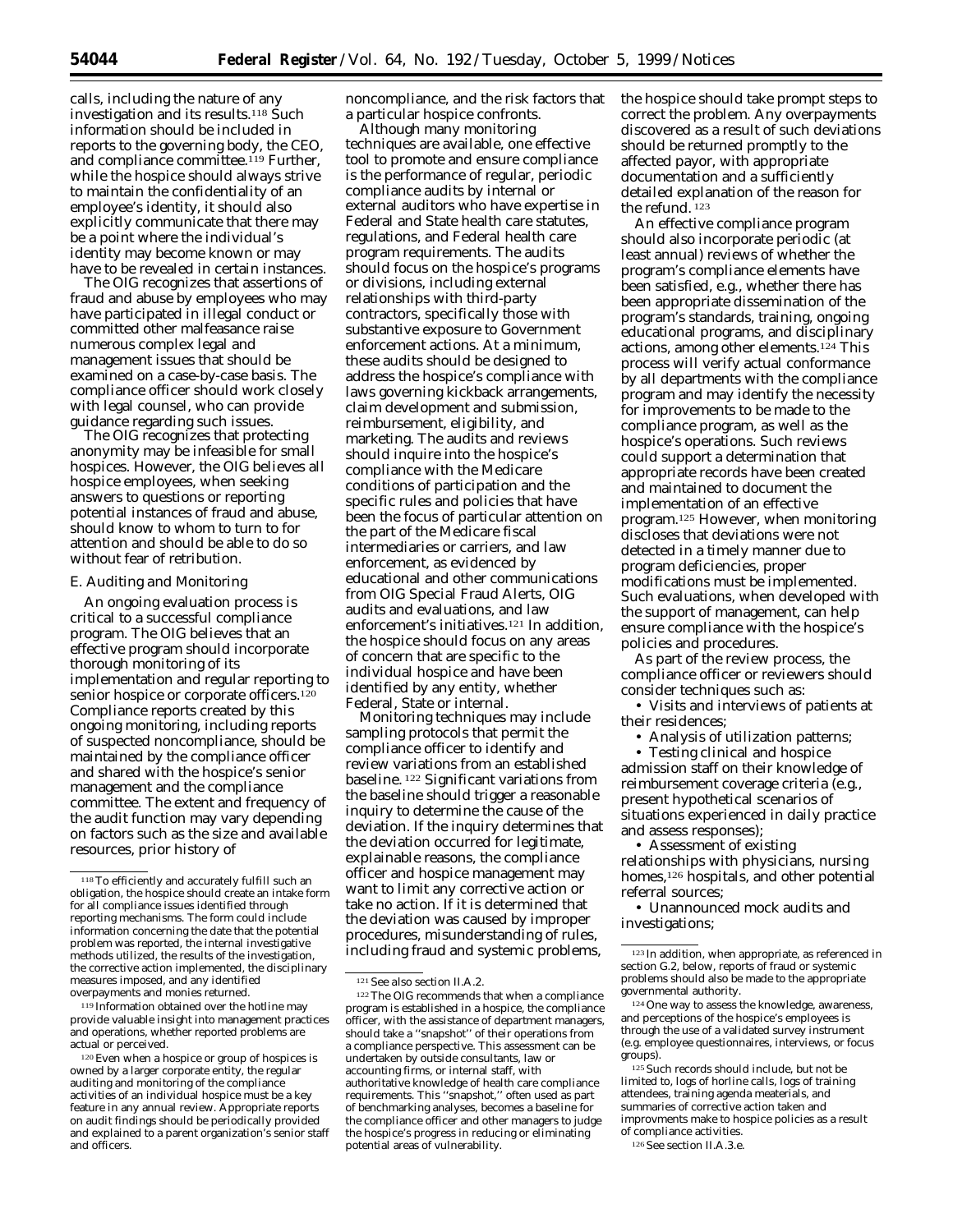• Reevaluation of deficiencies cited findings to correct identified problems in past surveys for Medicare conditions and revise hospice policies if necessary of participation; the improve patient care,<sup>129</sup> the OIG

logs; should take whatever steps are

• Checking personnel records to necessary to correct identified determine whether any individuals who compliance problems and prevent them have been reprimanded for compliance from recurring. In certain cases,

• Questionnaires developed to solicit impressions of a broad cross-section of been implemented successfully.

signatures for hospice certifications;

(*e.g.*, terminal illness certification, plan care program requirements. For of care, nursing notes, etc.), financial example, where a hospice, in its efforts records, and other source documents to comply with a particular statute, that support claims for reimbursement; regulation or program requirement,

that support claims for reimbursement;<br>• Validation of qualifications of hospice physicians and other hospice agency (including a Medicare fiscal staff, including verification of intermediary or carrier) charged with applicable state license renewals: administering a Federal health care

documentation outlining the hospice's and retain a record of the request and policies and procedures; and any written or oral response. This step

 $\bullet$  Have the qualifications and experience necessary to adequately organization document its attempts at identify potential issues with the subject compliance. In addition, the hospice

**operation;** areas and resources. If the hospice

on compliance activities to the CEO, the future, the Government will assess basis, but no less often than annually; and Government determines the hospice

corrective actions are needed. program, given its resources, the

conditions of participation to conduct the hospice favorable treatment une<br>"an ongoing, comprehensive, integrated, the Federal Sentencing Guidelines. "an ongoing, comprehensive, integrated, self-assessment of the quality and appropriateness of care provided,'' 128 *F. Enforcing Standards Through Well*the OIG believes that a hospice should<br>monitor its compliance with the Federal 1. Discipline Policy and Actions monitor its compliance with the Federal health care program requirements in the An effective compliance program<br>same fashion. Furthermore, just as a should include guidance regarding<br>hospice is required by its conditions of disciplinary action for corporate<br>part

• Examination of hospice complaint believes that a hospice's management issues in the past are among those subsequent reviews or studies would be<br>currently engaged in improper conduct; advisable to ensure that the currently engaged in improper conduct; advisable to ensure that the

the hospice's employees and staff; While conducting its monitoring and • Evaluation of the timeliness of auditing efforts, as well as its daily physician referrals and physician operations, a hospice should document<br>signatures for hospice certifications: its efforts to comply with applicable • Reviews of clinical documentation statutes, regulations, and Federal health requests advice from a Government administering a Federal health care • Evaluation of written materials and program, the hospice should document • Trend analyses, or longitudinal is extremely important if the hospice studies, that uncover deviations, intends to rely on that response to guide positive or negative, in specific areas it in future decisions, actions, or claim over a given period. **Referent in the controller of the controller** reimbursement requests or appeals. A The reviewers should: log of oral inquiries between the hospice<br>• Have the qualifications and and third parties will help the matter that is reviewed; agency should maintain records relevant • Be objective and independent of to the issue of whether its reliance was line management to the extent ''reasonable'' and whether it exercised reasonably possible; <sup>127</sup> due diligence in developing procedures • Have access to existing audit and and practices to implement the advice.

health care resources, relevant The extent of a hospice's audit should<br>personnel, and all relevant areas of depend on the hospice's identified risk depend on the hospice's identified risk • Present written evaluative reports comes under Government scrutiny in governing body, and members of the whether or not the hospice developed a compliance committee on a regular comprehensive audit based upon<br>basis, but no less often than annually; dentified risk areas and resources. If the  $\bullet\,$  Specifically identify areas where  $\qquad\,$  failed to develop an adequate audit Just as a hospice is required by its Government will be less likely to afford

health care professionals who have<br><sup>127</sup>The OIG recognizes that hospices that are 127The OIG recognizes that hospices that are 127The OIG recognizes

procedures, Federal health care program requirements, or Federal and State laws, or those who have otherwise engaged in wrongdoing, which have the potential to impair the hospice's status as a reliable, honest, and trustworthy health care provider.

The OIG believes that the compliance program should include a written policy statement setting forth the degrees of disciplinary actions that may be imposed upon corporate officers, managers, employees, physicians, and other health care professionals for failing to comply with the hospice's standards and policies and applicable statutes and regulations. Intentional or reckless noncompliance should subject transgressors to significant sanctions. Such sanctions could range from oral warnings to suspension, termination, or financial penalties, as appropriate. Each situation must be considered on a caseby-case basis to determine the appropriate sanction. The written standards of conduct should elaborate on the procedures for handling disciplinary problems and those who will be responsible for taking appropriate action. Some disciplinary actions can be handled by department or agency managers, while others may have to be resolved by a senior hospice administrator. Disciplinary action may be appropriate where a responsible employee's failure to detect a violation is attributable to his or her negligence or reckless conduct. Personnel should be advised by the hospice that disciplinary action will be taken on a fair and equitable basis. Managers and supervisors should be made aware that they have a responsibility to discipline employees in an appropriate and consistent manner.

It is vital to publish and disseminate the range of disciplinary standards for improper conduct and to educate officers and other hospice employees regarding these standards. The consequences of noncompliance should be consistently applied and enforced, in order for the disciplinary policy to have the required deterrent effect. All levels of employees should be potentially subject to the same types of disciplinary action for the commission of similar offenses. The commitment to compliance applies to all personnel levels within a hospice. The OIG believes that corporate officers, managers, supervisors, clinical staff, and other health care professionals should be held accountable for failing to comply with, or for the foreseeable failure of their subordinates to adhere to, the applicable standards, laws, and procedures.

 $\frac{127}{100}$  in size and have limited resources may not failed to comply with the hospice's<br>small in size and have limited resources may not standards of conduct, policies and be able to use internal reviewers who are not part of line management or hire outside reviewers. 128 42 CFR 418.66. 129 *Id.*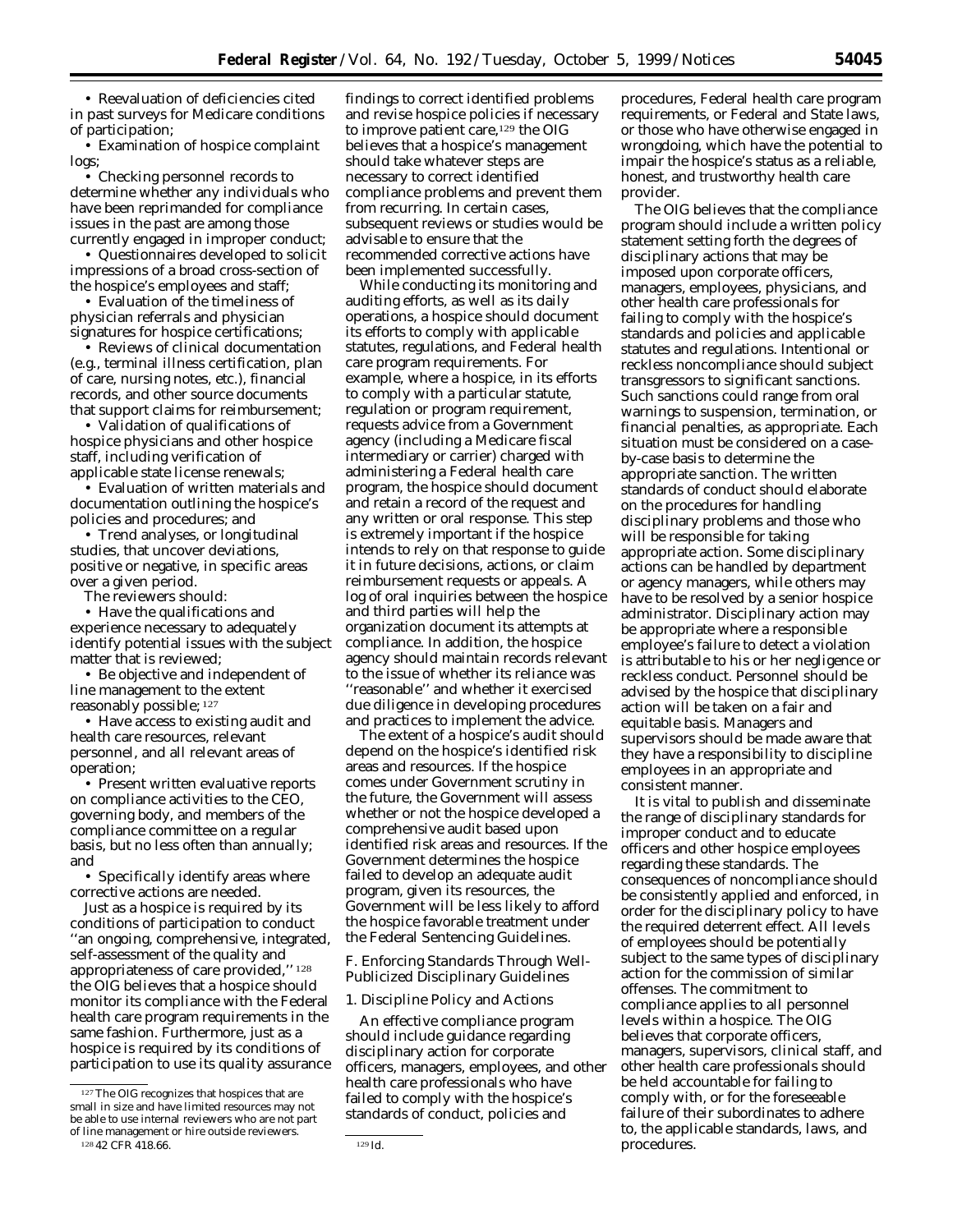#### 2. New Employee Policy

For all new employees who have discretionary authority to make decisions that may involve compliance with the law or compliance oversight, hospices should conduct a reasonable and prudent background investigation, including a reference check,<sup>130</sup> as part of every such employment application. The application should specifically require the applicant to disclose any criminal conviction,131 as defined by 42 U.S.C. 1320a–7(i), or exclusion action. Pursuant to the compliance program, hospice policies should prohibit the employment of individuals who have been recently convicted of a criminal offense related to health care 132 or who are listed as debarred, excluded, or otherwise ineligible for participation in Federal health care programs.133 In addition, pending the resolution of any criminal charges or proposed debarment or exclusion, the OIG recommends that an individual who is the subject of such actions should be removed from direct responsibility for or involvement in any Federal health care program. That individual's salary should not be paid in whole or part, directly or indirectly, by Federal health care programs or otherwise with Federal funds.134 With regard to current employees or independent contractors, if resolution of the matter results in conviction, debarment or exclusion, the hospice should terminate its employment or other contract arrangement with the individual or contractor.

132 Because providers of hospice care have frequent, relatively unsupervised access to potentially vulnerable people and their property, a hospice should also strictly scrutinize whether it should employ individuals who have been convicted of crimes of neglect, violence, theft or dishonesty, or financial misconduct.

133 Likewise, hospice compliance programs should establish standards prohibiting the execution of contracts with companies that have been recently convicted of a criminal offense related to health care or that are listed by a Federal agency as debarred, excluded or otherwise ineligible for participation in Federal health care programs. *See* note 99.

134 Prospective employees who have been officially reinstated into the Medicare and Medicaid programs by the OIG may be considered for employment upon proof of such reinstatement.

# *G. Responding to Detected Offenses and Developing Corrective Action Initiatives*

# 1. Violations and Investigations

Violations of a hospice's compliance program, failures to comply with applicable Federal or State law, and other types of misconduct threaten a hospice's status as a reliable, honest and trustworthy provider capable of participating in Federal health care programs. Detected but uncorrected misconduct can seriously endanger the mission, reputation and legal status of the hospice. Consequently, upon reports or reasonable indications of suspected noncompliance, it is important that the compliance officer or other management officials immediately investigate the conduct in question to determine whether a material violation of applicable law or the requirements of the compliance program has occurred, and if so, take decisive steps to correct the problem.135 As appropriate, such steps may include an immediate referral to criminal and/or civil law enforcement authorities, a corrective action plan,<sup>136</sup> a report to the Government 137 and the return of any overpayments, if applicable.

Where potential fraud or False Claims Act liability is not involved, the OIG recommends that normal repayment channels should be used for returning overpayments to the Government as they are discovered. However, even if the overpayment detection and return process is working and is being monitored by the hospice's audit or billing divisions, the OIG still believes that the compliance officer needs to be made aware of these overpayments, violations or deviations that may reveal trends or patterns indicative of a systemic problem.

136 Advice from the hospice's in-house counsel or an outside law firm may be sought to determine the extent of the hospice's liability and to plan the appropriate course of action.

137 The OIG currently maintains a provider selfdisclosure protocol that encourages providers to report suspected fraud. The concept of voluntary self-disclosure is premised on a recognition that the Government alone cannot protect the integrity of the Medicare and other Federal health care programs. Health care providers must be willing to police themselves, correct underlying problems and work with the Government to resolve these matters. The self-disclosure protocol can be located on the OIG's website at http://www.dhhs.gov/progorg/oig

Depending upon the nature of the alleged violations, an internal investigation will probably include interviews and a review of relevant documents. Some hospices should consider engaging outside counsel, auditors or health care experts to assist in an investigation. Records of the investigation should contain documentation of the alleged violation, a description of the investigative process (including the objectivity of the investigators and methodologies utilized), copies of interview notes and key documents, a log of the witnesses interviewed and the documents reviewed, the results of the investigation, *e.g.,* any disciplinary action taken, and the corrective action implemented. While any action taken as the result of an investigation will necessarily vary depending upon the hospice and the situation, hospices should strive for some consistency by utilizing sound practices and disciplinary protocols.138 Further, after a reasonable period, the compliance officer should review the circumstances that formed the basis for the investigation to determine whether similar problems have been uncovered or modifications of the compliance program are necessary to prevent and detect other inappropriate conduct or violations.

If an investigation of an alleged violation is undertaken and the compliance officer believes the integrity of the investigation may be at stake because of the presence of employees under investigation, those subjects should be removed from their current work activity until the investigation is completed (unless an internal or Government-led undercover operation known to the hospice is in effect). In addition, the compliance officer should take appropriate steps to secure or prevent the destruction of documents or other evidence relevant to the investigation. If the hospice determines that disciplinary action is warranted, it should be prompt and imposed in accordance with the hospice's written standards of disciplinary action.

# 2. Reporting

If the compliance officer, compliance committee, or management official discovers credible evidence of misconduct from any source and, after a reasonable inquiry, has reason to

<sup>130</sup> *See* note 99.

<sup>131</sup> States may mandate, and many hospices voluntarily conduct, criminal background checks for prospective employees of hospices. Identification of a criminal background of an applicant, who may have been recently convicted of serious crimes that relate to the proposed employment duties, could be grounds for denying employment. Further, criminal background screening may deter those individuals with criminal intent from entering the field of hospice.

<sup>135</sup> Instances of noncompliance must be determined on a case-by-case basis. The existence, or amount, of a *monetary* loss to a health care program is not solely determinative of whether or not the conduct should be investigated and reported to governmental authorities. In fact, there may be instances where there is no readily identifiable monetary loss at all, but corrective action and reporting are still necessary to protect the integrity of the applicable program and its beneficiaries, e.g., where services required by a plan of care were not provided.

<sup>138</sup> The parameters of a claim review subject to an internal investigation will depend on the circumstances surrounding the issue(s) identified. By limiting the scope of an internal audit to current billing, a hospice may fail to discover major problems and deficiencies in operations, as well as be subject to certain liability.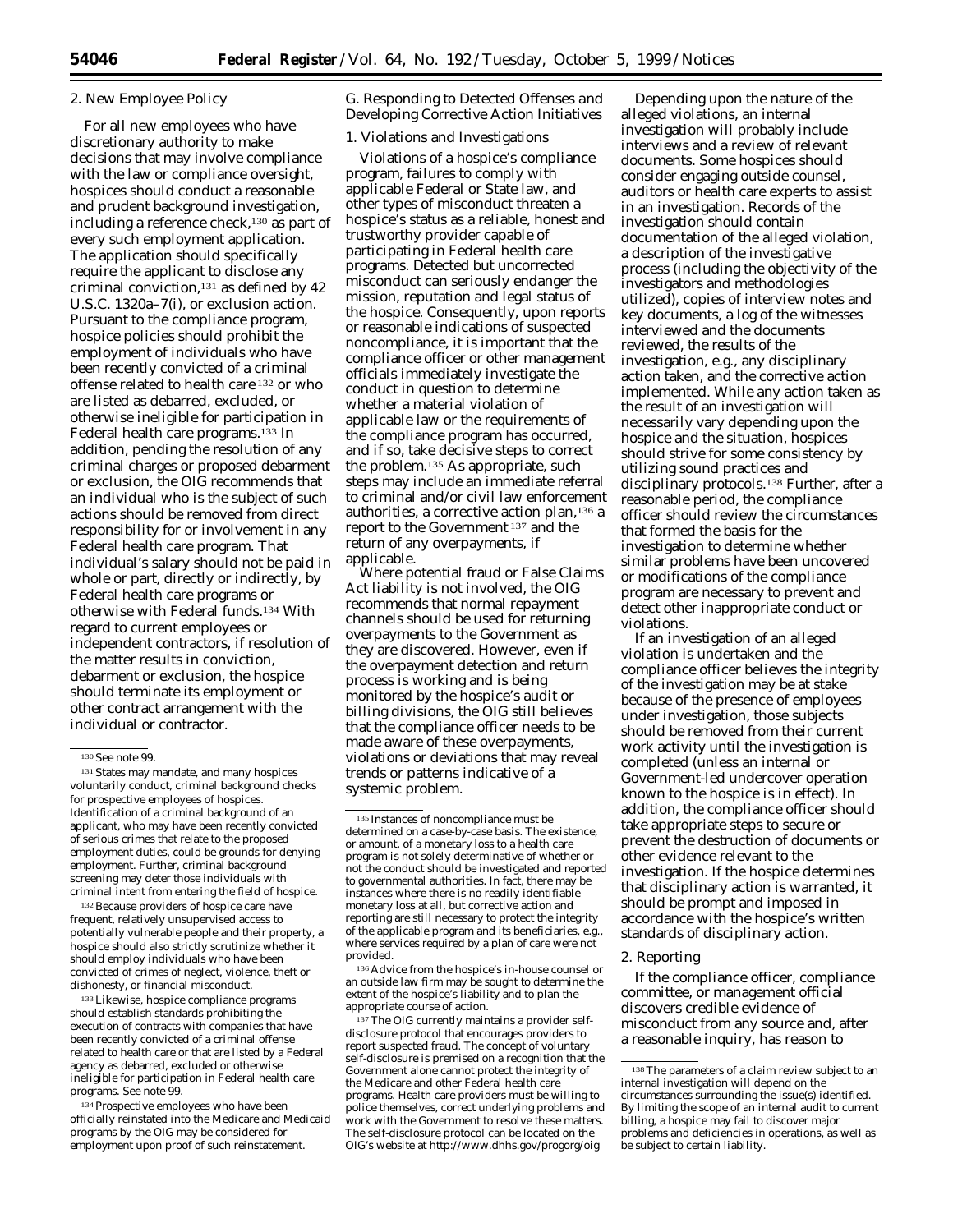believe that the misconduct may violate criminal, civil, or administrative law, then the hospice should promptly report the existence of misconduct to the appropriate Federal and State authorities 139 within a reasonable period, but not more than 60 days 140 after determining that there is credible evidence of a violation.141 Prompt reporting will demonstrate the hospice's good faith and willingness to work with governmental authorities to correct and remedy the problem. In addition, reporting such conduct will be considered a mitigating factor by the OIG in determining administrative sanctions (*e.g.,* penalties, assessments and exclusion), if the reporting provider becomes the target of an OIG investigation.142

When reporting misconduct to the Government, a hospice should provide all evidence relevant to the alleged violation of applicable Federal or State law(s) and potential cost impact. The compliance officer, under advice of counsel, and with guidance from the governmental authorities, could be requested to continue to investigate the reported violation. Once the investigation is completed, the compliance officer should be required to notify the appropriate governmental authority of the outcome of the investigation, including a description of the impact of the alleged violation on the operation of the applicable health

140 In contrast, to qualify for the ''not less than double damages'' provision of the False Claims Act, the report must be provided to the Government within 30 days after the date when the hospice first obtained the information. 31 U.S.C. 3729(a).

141 The OIG believes that some violations may be so serious that they warrant immediate notification to governmental authorities, prior to, or simultaneous with, commencing an internal investigation, *e.g.,* if the conduct: (1) is a clear violation of civil fraud or criminal law; (2) has a significant adverse effect on the quality of care provided to program beneficiaries (in addition to any other legal obligations regarding quality of care); or (3) indicates evidence of a systemic failure to comply with applicable laws or an existing corporate integrity agreement, regardless of the financial impact on Federal health care programs.

142 The OIG has published criteria setting forth those factors that the OIG takes into consideration in determining whether it is appropriate to exclude a health care provider from program participation pursuant to 42 U.S.C. 1320a–7(b)(7) for violations of various fraud and abuse laws. *See* 62 FR 67392 (December 24, 1997).

care programs or their beneficiaries. If the investigation ultimately reveals that criminal, civil or administrative violations have occurred, the appropriate Federal and State authorities 143 should be notified immediately.

As previously stated, the hospice should take appropriate corrective action, including prompt identification of any overpayment to the affected payor and the imposition of proper disciplinary action. If potential fraud or violations of the False Claims Act are involved, any repayment of the overpayment should be made as part of the discussion with the Government following a report of the matter to law enforcement authorities. Otherwise, normal repayment channels should be used for repaying identified overpayments.144 Failure to disclose overpayments within a reasonable period of time could be interpreted as an intentional attempt to conceal the overpayment from the Government, thereby establishing an independent basis for a criminal violation with respect to the hospice, as well as any individuals who may have been involved.145 For this reason, hospice compliance programs should emphasize that overpayments obtained from Medicare or other Federal health care programs should be promptly disclosed and returned to the payor that made the erroneous payment.

The OIG believes all hospices, regardless of size, should ensure they are reporting the results of any overpayments or violations to the appropriate entity and taking the appropriate corrective action to remedy the identified deficiency.

#### **III. Assessing the Effectiveness of a Compliance Program**

Because the Government views the existence of a compliance program as a mitigating factor when determining culpability regarding allegations of fraud and abuse only if the compliance program is ''effective,'' how a hospice may assess its compliance program becomes quite significant. A hospice, as

well as any other type of health care provider, should consider the attributes of each individual element of its compliance program to assess the program's ''effectiveness'' as a whole. Examining the comprehensiveness of policies and procedures implemented to satisfy these elements is merely the first step. Evaluating how a compliance program performs during a provider's day-to-day operations becomes the critical indicator.146

As previously stated, a compliance program should require the development and distribution of written compliance policies, standards and practices that identify specific areas of risk and vulnerability to a hospice. One way to judge whether these policies, standards and practices measure up is to observe how an organization's employees react to them. Do employees consistently experience recurring pitfalls because they lack guidance on certain issues not adequately covered in company policies? Are employees flagrantly disobeying an organization's standards of conduct because they observe no sincere buy-in from senior management? Do employees have trouble understanding policies and procedures because they are written in legalese or at difficult reading levels? Does an organization routinely experience systematic billing failures because employees are ill-instructed how to implement written policies and practices? Written compliance policies, standards and practices are only as good as an organization's commitment to apply them in practice.

Every hospice should designate a compliance officer or contact to serve as the focal point of compliance activities, and, if appropriate, a compliance committee to advise and assist the compliance officer. An organization needs to seriously consider whoever fills such integral roles and periodically monitor how the individuals chosen satisfy their responsibilities. Does a compliance officer have sufficient professional experience working with billing, clinical records, documentation, and auditing principles to perform assigned responsibilities fully? Has a compliance officer or compliance committee been negligent in ensuring an organization's compliance due to inadequate funding, staff, and authority necessary to carry out their jobs? Did

<sup>139</sup> Appropriate Federal and State authorities include the Office of Inspector General of the Department of Health and Human Services, the Criminal and Civil Divisions of the Department of Justice, the U.S. Attorney in relevant districts, the Federal Bureau of Investigation and the other investigative arms for the agencies administering the affected Federal or State health care programs, such as the State Medicaid Fraud Control Unit, the Defense Criminal Investigative Service, the Department of Veterans Affairs and the Office of Personnel Management (which administers the Federal Employee Health Benefits Program).

<sup>143</sup> *See* note 139.

<sup>144</sup> A hospice should consult with its Medicare fiscal intermediary or HCFA for any further guidance regarding normal repayment channels. The hospice's Medicare fiscal intermediary or HCFA may require certain information (*e.g.,* alleged violation or issue causing overpayment, description of the internal investigative process with methodologies used to determine any overpayments, disciplinary actions taken and corrective actions taken, etc.) to be submitted with return of any overpayments, and that such repayment information be submitted to a specific department or individual. Interest will be assessed, when appropriate. *See* 42 CFR 405.376. 145 *See* 42 U.S.C. 1320a–7b(a)(3).

<sup>146</sup> Evaluation may be accomplished through techniques such as employee surveys, management assessments and periodic review of benchmarks established for audits, investigations, disciplinary action, overpayments and employee feedback. All elements of an organization's compliance program can be evaluated, including policies, training, practices and compliance personnel.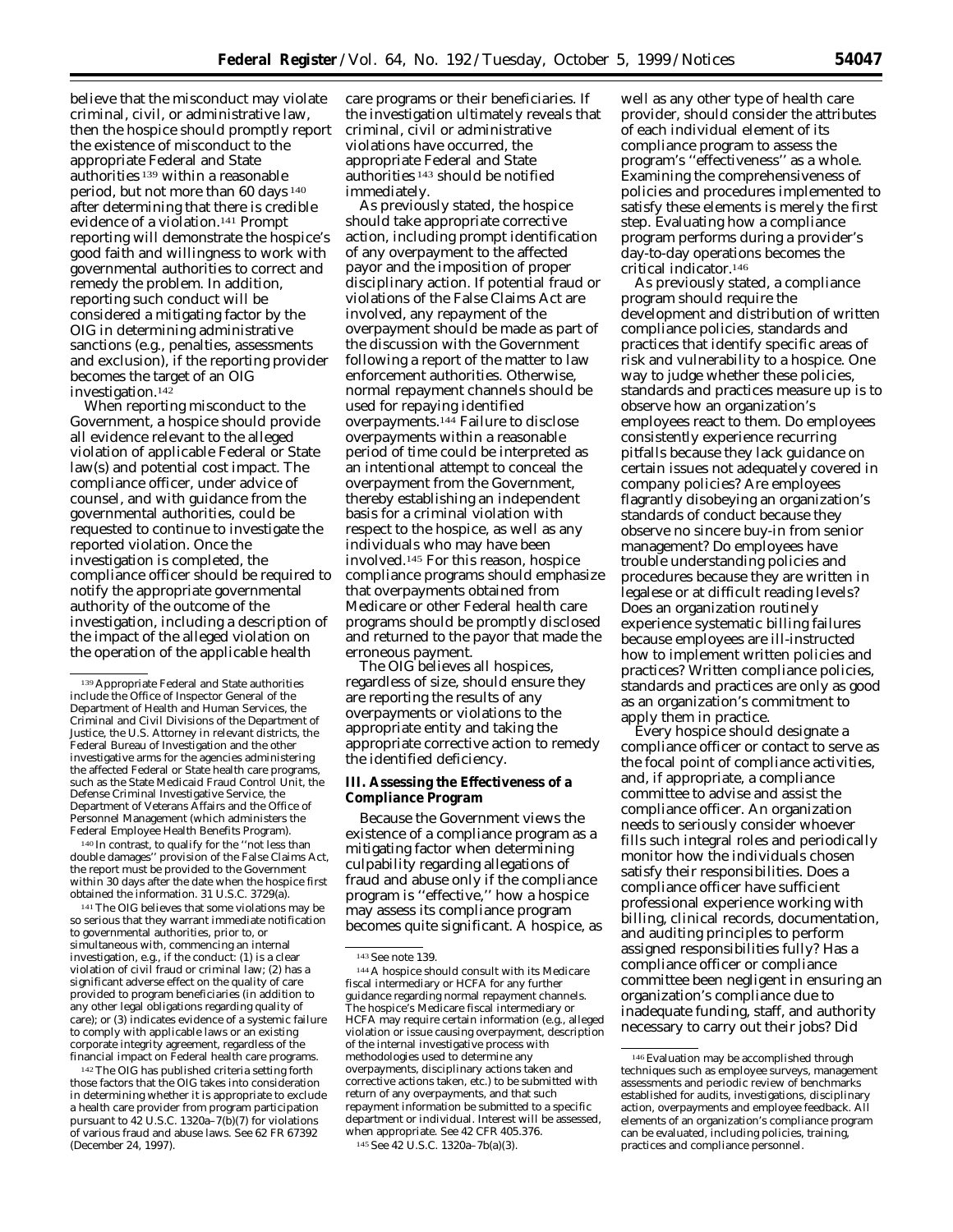adding the compliance officer function to a key management position with other significant duties compromise the goals of the compliance program (*e.g.,*  chief financial officer who discounts certain overpayments identified to improve the company's bottom line profits)? Since a compliance officer and a compliance committee can potentially have a significant impact on how effectively a compliance program is implemented, those functions should not be taken for granted.

As evidenced throughout this guidance, the proper education and training of corporate officers, managers, health care professionals and other applicable employees of a provider, and the continual retraining of current personnel at all levels, are significant elements of an effective compliance program. Accordingly, such efforts should be routinely evaluated. Are employees trained frequently enough? Do employees fail post-training tests that evaluate knowledge of compliance? Do training sessions and materials adequately summarize important aspects of the organization's compliance program, such as fraud and abuse laws, Federal health care program requirements, and claim development and submission processes? Are training instructors qualified to present the subject matter and experienced enough to duly field questions? When thorough compliance training is periodically conducted, employees receive the reinforcement they need to ensure an effective compliance program.

An open line of communication between the compliance officer and a provider's employees is equally important to the success of a compliance program. In today's intensive regulatory environment, the OIG believes that a provider cannot possibly have an effective compliance program if it receives minimal or no feedback from its employees regarding compliance matters. For instance, if a compliance officer does not receive appropriate inquiries from employees: Do policies and procedures fail to adequately guide employees to whom and when they should be communicating compliance matters? Do employees fear retaliation if they report misconduct? Are employees reporting issues not related to compliance through the wrong channels? Do employees have bad-faith, ulterior motives for reporting? Regardless of the means that a provider employs, whether it be telephone hotline, email, or suggestion boxes, employees should seek clarification from compliance staff in the event of any confusion or question dealing with

compliance policies, practices or procedures.

An effective compliance program should include guidance regarding disciplinary action for corporate officers, managers, health care professionals and other employees who have failed to adhere to an organization's standards of conduct, Federal health care program requirements or Federal or State laws. The number and caliber of disciplinary actions taken by an organization can be insightful. Have appropriate sanctions been applied to compliance misconduct? Are sanctions applied to all employees consistently, regardless of an employee's level in the corporate hierarchy? Have double-standards in discipline bred cynicism among employees? When disciplinary action is not taken seriously or applied haphazardly, such practices reflect poorly on senior management's commitment to foster compliance as well as the effectiveness of an organization's compliance program in general.

Another critical component of a successful compliance program is an ongoing monitoring and auditing process. The extent and frequency of the audit function may vary depending on factors such as the size and available resources, prior history of noncompliance, and risk factors of a particular hospice. The hallmark of effective monitoring and auditing efforts is how an organization determines the parameters of its reviews. Do audits focus on all pertinent departments of an organization? Does an audit cover compliance with all applicable laws and Federal health care program requirements? Are results of past audits, pre-established baselines or prior deficiencies reevaluated? Are the elements of the compliance program monitored? Are auditing techniques valid and conducted by objective reviewers? The extent and sincerity of an organization's efforts to confirm its compliance often proves to be a revealing determinant of a compliance program's effectiveness.

As was expressed in the last section of this guidance, it is essential that the compliance officer or other management officials immediately investigate reports or reasonable indications of suspected noncompliance. If a material violation of applicable law or compliance program requirements has occurred, a provider must take decisive steps to correct the problem. Providers who do not thoroughly investigate misconduct leave themselves open to undiscovered fraud, waste and abuse. When a provider learns of certain issues, does it

knowingly disregard associated legal exposure? Is there a consistent and methodical approach to the correlation between compliance issues identified and the corrective action necessary to remedy? Are isolated overpayment matters properly resolved through normal repayment channels? Is credible evidence of misconduct that may violate criminal, civil or administrative law promptly reported to the appropriate Federal and State authorities? If any step in this process of responding to detected offenses is circumvented or improperly handled, such conduct would most likely demonstrate an ineffective compliance program, as well as potentially result in criminal, civil or administrative liability.

Documentation is the key to demonstrating the effectiveness of a provider's compliance program. For example, documentation of the following should be maintained: audit results; logs of hotline calls and their resolution; corrective actions plans; due diligence efforts regarding business transactions; records of employee training, including the number of training hours; disciplinary action; and modification and distribution of policies and procedures. Given that the OIG is encouraging self-disclosure of overpayments and billing irregularities, maintaining a record of disclosures and refunds to the health care programs is strongly endorsed. A documented practice of refunding of overpayments and self-disclosing incidents of noncompliance with Federal health care program requirements can serve as evidence of a meaningful compliance effort by a hospice.

Hospices, as well as all health care providers, should acknowledge that it is their responsibility to formulate policies, procedures, and practices that are tailored to their own operations, and that are comprehensive enough to ensure compliance with all applicable Federal health care program requirements. An organization is in the best position to validate the suitability of its compliance efforts based upon its own particular circumstances.

#### **IV. Conclusion**

Through this document, the OIG has attempted to provide a foundation to the process necessary to develop an effective and cost-efficient hospice compliance program. As previously stated, however, each program must be tailored to fit the needs and resources of an individual hospice, depending upon its particular corporate structure, mission and employee composition. The statutes, regulations and guidelines of the Federal and State health insurance